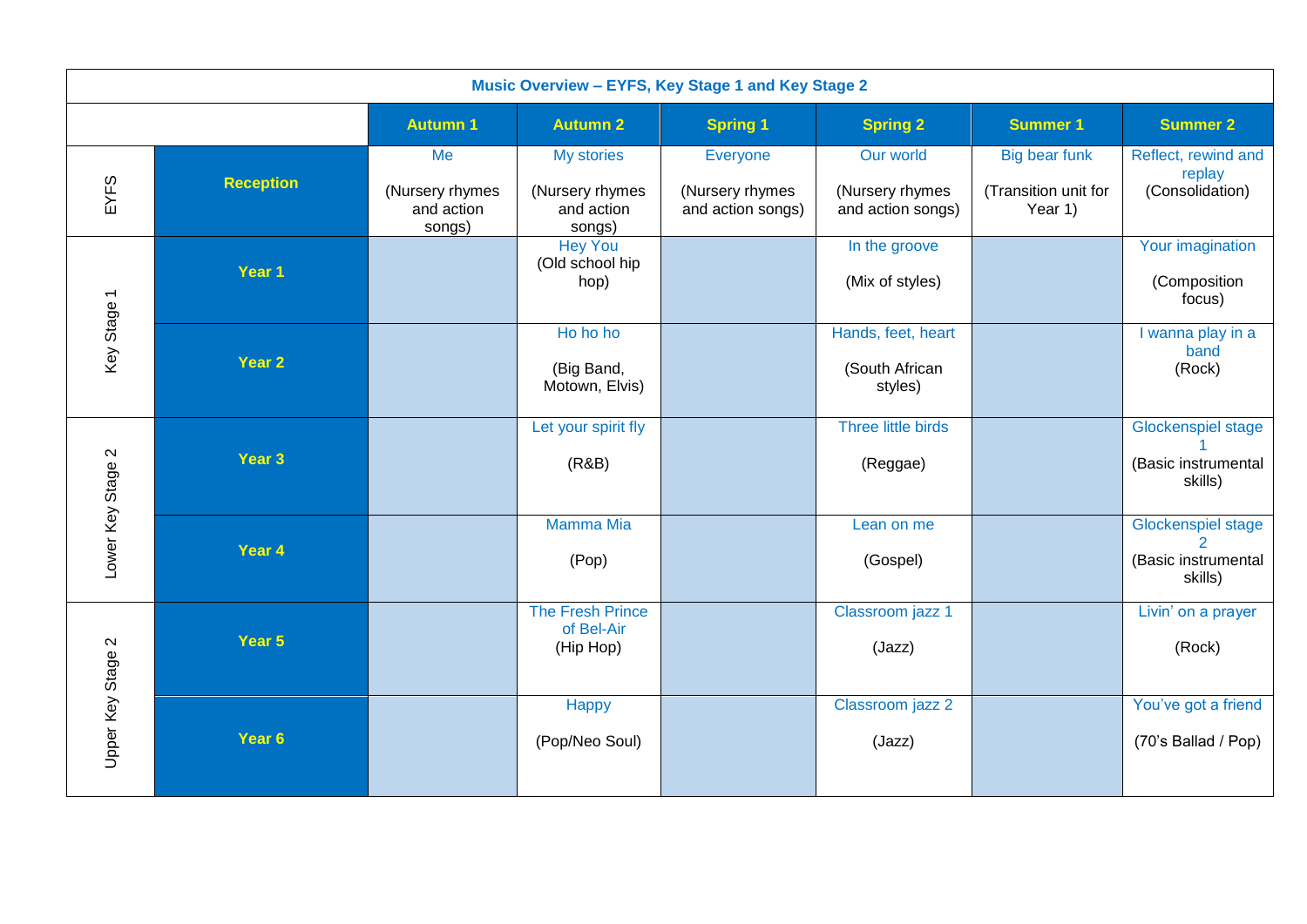| <b>Early Years Foundation Stage - Related to Music</b>                                                                                                                                                                                                                                                                            |                                                                                                                                                                                                                    |  |  |  |
|-----------------------------------------------------------------------------------------------------------------------------------------------------------------------------------------------------------------------------------------------------------------------------------------------------------------------------------|--------------------------------------------------------------------------------------------------------------------------------------------------------------------------------------------------------------------|--|--|--|
| Communication and Language                                                                                                                                                                                                                                                                                                        | <b>Expressive Arts and Design</b>                                                                                                                                                                                  |  |  |  |
| ELG Listening, Attention and Understanding<br>Listen attentively and respond to what they hear with relevant questions, comments and<br>actions when being read to and during whole class discussions and small group interactions.<br>Make comments about what they have heard and ask questions to clarify their understanding. | ELG: Being Imaginative and Expressive<br>Sing a range of well-known nursery rhymes and songs<br>Perform songs, rhymes, poems and stories with others, and -<br>when appropriate $-$ try to move in time with music |  |  |  |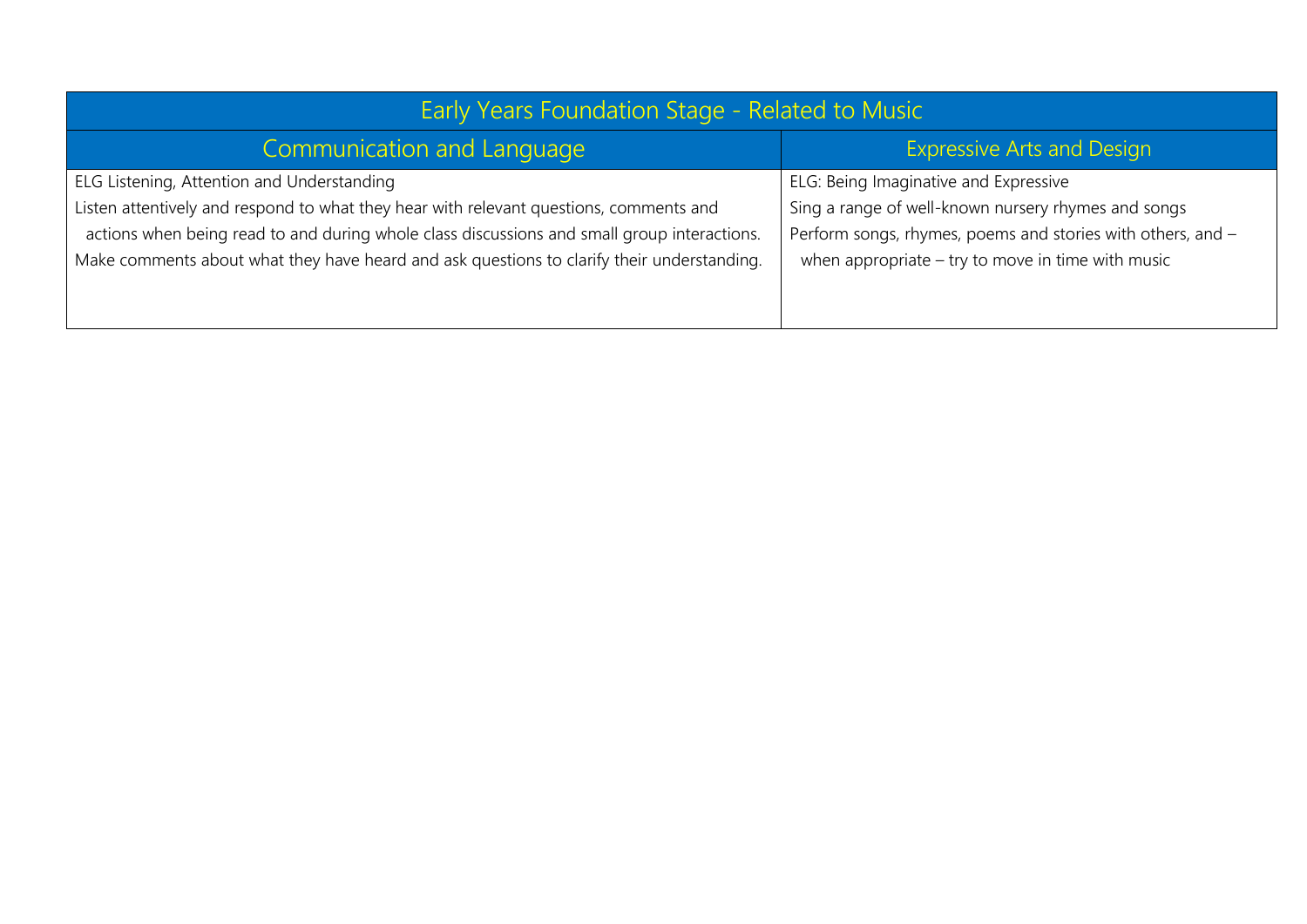|                                                                                                             | Me                                                                                                                                                | My stories                              | <b>Everyone</b>                                                                                                                            | Our world                                                                                                                                                                                                                                 | Big bear funk                                                                                                                                                                                                                                                                                                                                                                                                                                            | Reflect, rewind and                                                                                                                                                                                                                                                                                                                                                                   |
|-------------------------------------------------------------------------------------------------------------|---------------------------------------------------------------------------------------------------------------------------------------------------|-----------------------------------------|--------------------------------------------------------------------------------------------------------------------------------------------|-------------------------------------------------------------------------------------------------------------------------------------------------------------------------------------------------------------------------------------------|----------------------------------------------------------------------------------------------------------------------------------------------------------------------------------------------------------------------------------------------------------------------------------------------------------------------------------------------------------------------------------------------------------------------------------------------------------|---------------------------------------------------------------------------------------------------------------------------------------------------------------------------------------------------------------------------------------------------------------------------------------------------------------------------------------------------------------------------------------|
| Year R                                                                                                      | (Nursery rhymes<br>and action<br>songs)                                                                                                           | (Nursery rhymes<br>and action<br>songs) | (Nursery rhymes<br>and action<br>songs)                                                                                                    | (Nursery rhymes<br>and action<br>songs)                                                                                                                                                                                                   | (Transition unit for<br>Year 1)                                                                                                                                                                                                                                                                                                                                                                                                                          | replay<br>(Consolidation)                                                                                                                                                                                                                                                                                                                                                             |
| <b>Listen and Respond</b>                                                                                   |                                                                                                                                                   |                                         |                                                                                                                                            | <b>Explore and Create</b>                                                                                                                                                                                                                 |                                                                                                                                                                                                                                                                                                                                                                                                                                                          |                                                                                                                                                                                                                                                                                                                                                                                       |
| Knowledge                                                                                                   | <b>Skills</b>                                                                                                                                     |                                         | Knowledge                                                                                                                                  |                                                                                                                                                                                                                                           | <b>Skills</b>                                                                                                                                                                                                                                                                                                                                                                                                                                            |                                                                                                                                                                                                                                                                                                                                                                                       |
| • To know twenty nursery rhymes<br>off by heart.<br>• To know the stories of some of the<br>nursery rhymes. | • To learn that music can touch your<br>feelings.<br>• To enjoy moving to music by<br>dancing, marching, being animals<br><b>or</b><br>Pop stars. |                                         | • To know that we can move<br>with the pulse of the music.<br>• To know that the words of<br>songs can tell stories and<br>paint pictures. | embed pulse,<br>Games Track to<br>• Activity A Games Track<br>magining<br>keep the<br>pulse.<br>short phrases<br>from the song/s.<br>i n the<br>glockenspiel.<br>throughout<br>patterns to<br>accompany the song.<br>• Extension Activity | rhythm and pitch. C hildren listen to and work with the<br>complete the following i n relation to the main song:<br>• Activity B C opycat Rhythm<br>Copy basic rhythm patterns of single words, building to<br>• Activity C High and Low<br>• Activity D Create Your Own Sounds<br>Invent a pattern using one pitched note, keep the pulse<br>with a single note and begin to create simple 2-note<br>Adding a 2-note melody to the rhythm of the words. | There are progressive Music Activities within each unit that<br>Find the pulse by copying a character i n a nursery rhyme, i<br>a similar character or object and finding different ways to<br>Explore high and low using voices and sounds of characters<br>songs. Listen to high-pitched and low-pitched sounds on a<br>Playing with two pitched notes to i nvent musical patterns. |
|                                                                                                             | Singing                                                                                                                                           |                                         |                                                                                                                                            |                                                                                                                                                                                                                                           | <b>Share and Perform</b>                                                                                                                                                                                                                                                                                                                                                                                                                                 |                                                                                                                                                                                                                                                                                                                                                                                       |
| Knowledge                                                                                                   | <b>Skills</b>                                                                                                                                     |                                         | Knowledge                                                                                                                                  |                                                                                                                                                                                                                                           | <b>Skills</b>                                                                                                                                                                                                                                                                                                                                                                                                                                            |                                                                                                                                                                                                                                                                                                                                                                                       |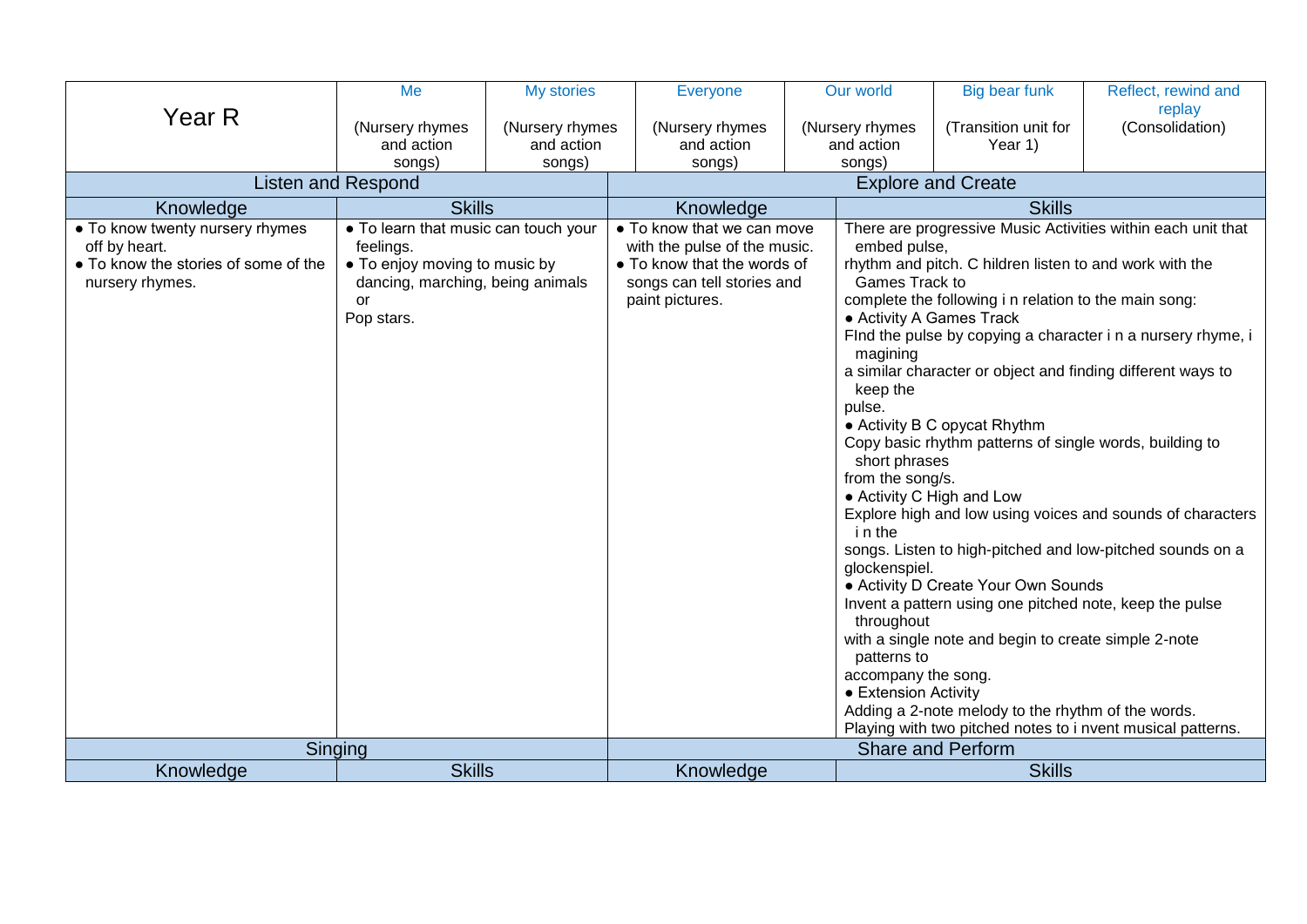| $\bullet$ To sing or rap nursery rhymes and | • To sing along with a pre-recorded | $\bullet$ A performance i s sharing | • Perform any of the nursery rhymes by singing and adding |
|---------------------------------------------|-------------------------------------|-------------------------------------|-----------------------------------------------------------|
| simple songs from memory.                   | song and add actions.               | music.                              | actions or                                                |
| • Songs have sections.                      | • To sing along with the backing    |                                     | dance.                                                    |
|                                             | track.                              |                                     | • Perform any nursery rhymes or songs adding a simple i   |
|                                             |                                     |                                     | nstrumental                                               |
|                                             |                                     |                                     | part.                                                     |
|                                             |                                     |                                     | • Record the performance to talk about.                   |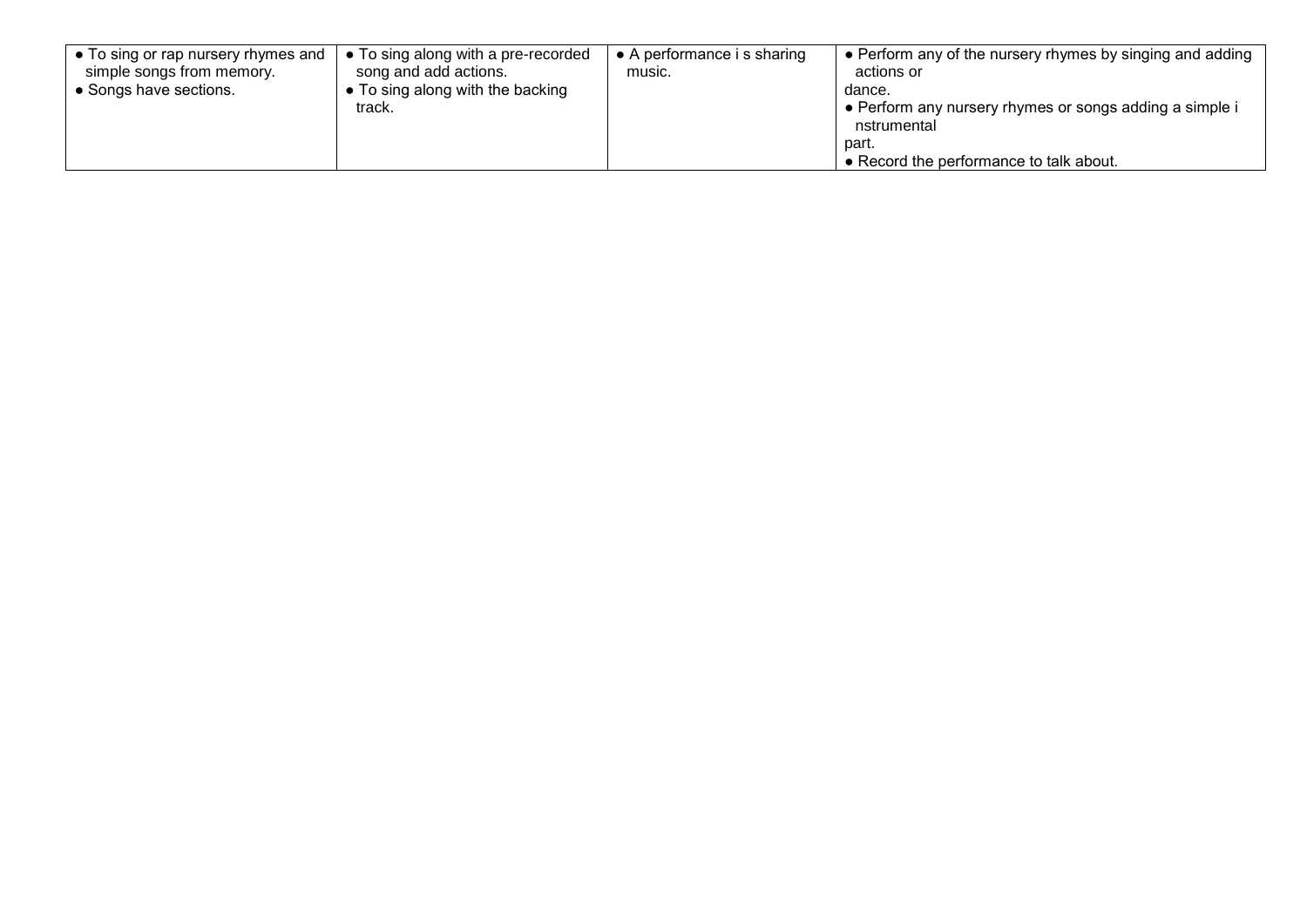# National Curriculum – |Music

## Purpose of study

Music is a universal language that embodies one of the highest forms of creativity. A high quality music education should engage and inspire pupils to develop a love of music and their talent as musicians, and so increase their self-confidence, creativity and sense of achievement. As pupils progress, they should develop a critical engagement with music, allowing them to compose, and to listen with discrimination to the best in the musical canon.

#### Aims

The national curriculum for music aims to ensure that all pupils:

- perform, listen to, review and evaluate music across a range of historical periods, genres, styles and traditions, including the works of the great composers and musicians
- learn to sing and to use their voices, to create and compose music on their own and with others, have the opportunity to learn a musical instrument, use technology appropriately and have the opportunity to progress to the next level of musical excellence
- understand and explore how music is created, produced and communicated, including through the inter-related dimensions: pitch, duration, dynamics, tempo, timbre, texture, structure and appropriate musical notations.

## National Curriculum - Key stage 1

- .Pupils should be taught to:
- use their voices expressively and creatively by singing songs and speaking chants and rhymes
- play tuned and untuned instruments musically
- listen with concentration and understanding to a range of high-quality live and recorded music
- experiment with, create, select and combine sounds using the inter-related dimensions of music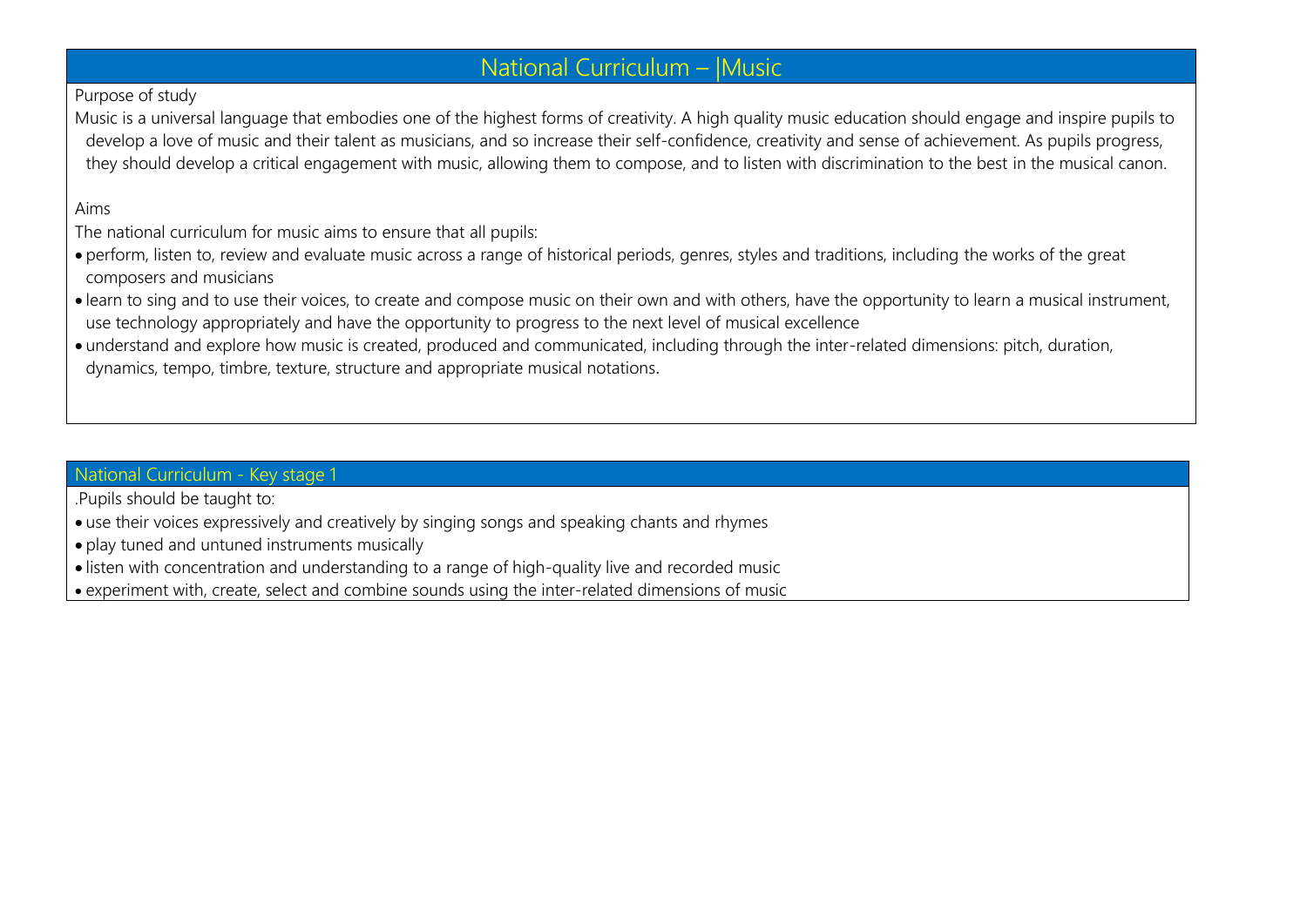| Year 1                                                                                                                                                            | <b>Hey You</b><br>(Old school hip hop)                                                                                                                                                          | In the groove<br>Blues, Baroque, Latin,<br>Bhangra, Folk,<br>Funk                                                                                                           | Your imagination<br>(Composition focus) Pop                                                                                                                                                                                                                                                                                                                                                                                                                                                                                                                                                                                                                                                                                                                                                                                                                                                      |
|-------------------------------------------------------------------------------------------------------------------------------------------------------------------|-------------------------------------------------------------------------------------------------------------------------------------------------------------------------------------------------|-----------------------------------------------------------------------------------------------------------------------------------------------------------------------------|--------------------------------------------------------------------------------------------------------------------------------------------------------------------------------------------------------------------------------------------------------------------------------------------------------------------------------------------------------------------------------------------------------------------------------------------------------------------------------------------------------------------------------------------------------------------------------------------------------------------------------------------------------------------------------------------------------------------------------------------------------------------------------------------------------------------------------------------------------------------------------------------------|
|                                                                                                                                                                   | <b>Listen and Appraise</b>                                                                                                                                                                      |                                                                                                                                                                             | Games                                                                                                                                                                                                                                                                                                                                                                                                                                                                                                                                                                                                                                                                                                                                                                                                                                                                                            |
| Knowledge                                                                                                                                                         | <b>Skills</b>                                                                                                                                                                                   | Knowledge                                                                                                                                                                   | <b>Skills</b>                                                                                                                                                                                                                                                                                                                                                                                                                                                                                                                                                                                                                                                                                                                                                                                                                                                                                    |
| To know 5 songs off by heart.<br>• To know what the songs are<br>about.<br>• To know and recognise the sound<br>and names of some of the<br>instruments they use. | To learn how they can enjoy moving<br>to music by dancing, marching,<br>being<br>animals or pop stars.                                                                                          | To know that music has a<br>steady pulse, like a<br>heartbeat.<br>• To know that we can create<br>rhythms from words, our<br>names, favourite<br>food, colours and animals. | There are progressive Warm-up Games and<br>Challenges within each Unit that<br>embed pulse, rhythm and pitch. Children will complete<br>the following in<br>relation to the main song:<br>• Game 1 - Have Fun Finding The Pulse!<br>Find the pulse. Choose an animal and find the pulse<br>• Game 2 - Rhythm Copy Back<br>Listen to the rhythm and clap back. Copy back short<br>rhythmic phrases<br>based on words, with one and two syllables whilst<br>marching to the<br>steady beat.<br>• Game 3 - Rhythm Copy Back, Your Turn<br>Create rhythms for others to copy<br>• Game 4 - Pitch Copy Back and Vocal Warm-up 1<br>Listen and sing back. Use your voices to copy back<br>using 'la', whist<br>marching to the steady beat<br>• Game 4a - Pitch Copy Back and Vocal Warm-up 2<br>Listen and sing back, and some different vocal warm-<br>ups. Use your voices to copy back using 'la'. |
| Singing                                                                                                                                                           |                                                                                                                                                                                                 |                                                                                                                                                                             | Playing                                                                                                                                                                                                                                                                                                                                                                                                                                                                                                                                                                                                                                                                                                                                                                                                                                                                                          |
| Knowledge                                                                                                                                                         | <b>Skills</b>                                                                                                                                                                                   | Knowledge                                                                                                                                                                   | <b>Skills</b>                                                                                                                                                                                                                                                                                                                                                                                                                                                                                                                                                                                                                                                                                                                                                                                                                                                                                    |
| To confidently sing or rap five songs<br>from memory and sing them in<br>unison.                                                                                  | Learn about voices, singing notes of<br>different pitches (high and low).<br>• Learn that they can make different<br>types of sounds with their voices -<br>you can rap or say words in rhythm. | Learn the names of the notes<br>in their instrumental part<br>from memory<br>or when written down.<br>• Learn the names of the<br>instruments they are playing.             | Treat instruments carefully and with respect.<br>• Play a tuned instrumental part with the song they<br>perform.<br>• Learn to play an instrumental part that matches their<br>musical                                                                                                                                                                                                                                                                                                                                                                                                                                                                                                                                                                                                                                                                                                           |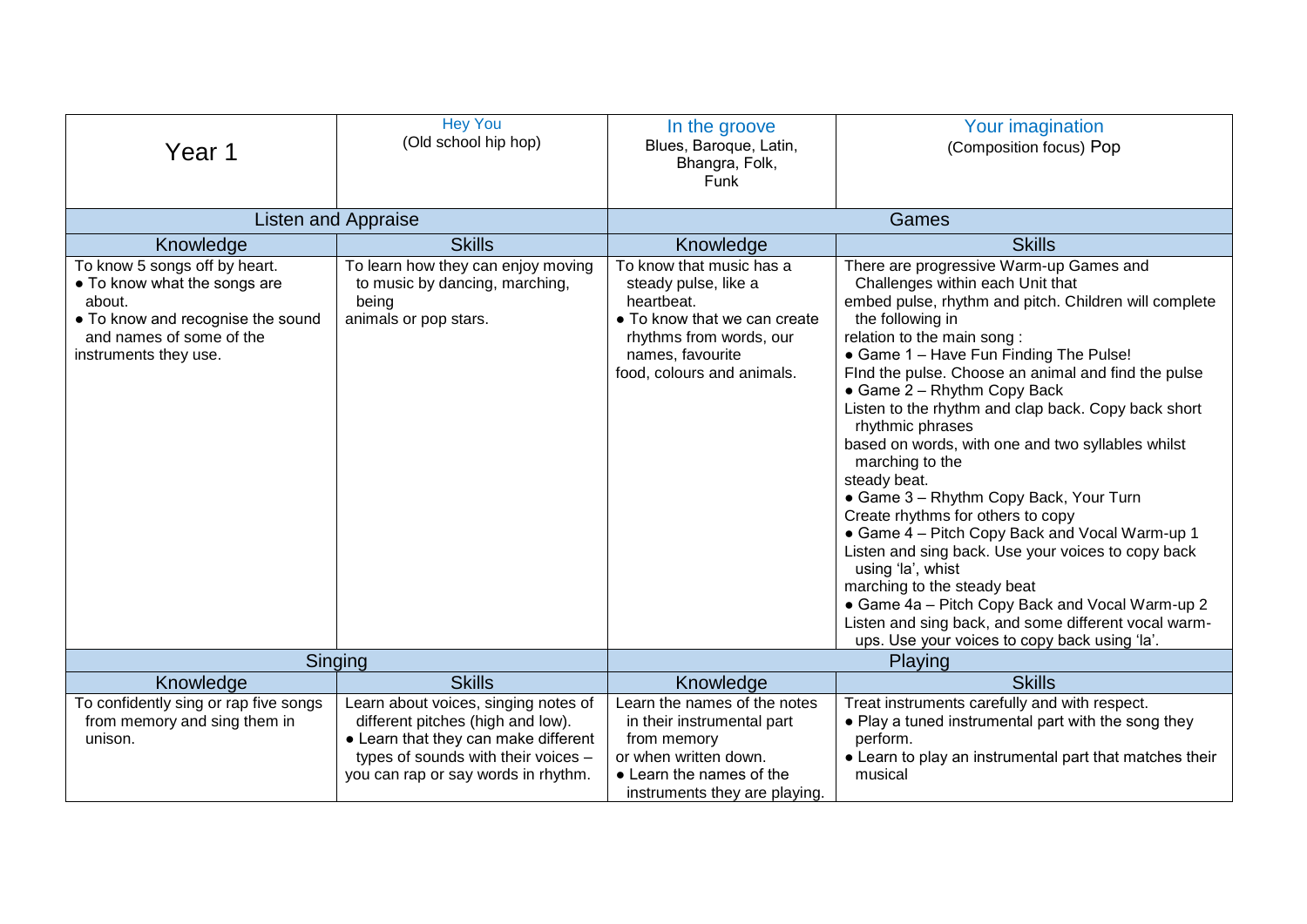|                                                                                                                                                                                                                                               | • Learn to start and stop singing<br>when following a leader.                                                                                                                                                                                                                                                                                                                                                                              |                                                                               | challenge, using one of the differentiated parts (a one-<br>note part, a<br>simple part, medium part).<br>• Listen to and follow musical instructions from a<br>leader. |
|-----------------------------------------------------------------------------------------------------------------------------------------------------------------------------------------------------------------------------------------------|--------------------------------------------------------------------------------------------------------------------------------------------------------------------------------------------------------------------------------------------------------------------------------------------------------------------------------------------------------------------------------------------------------------------------------------------|-------------------------------------------------------------------------------|-------------------------------------------------------------------------------------------------------------------------------------------------------------------------|
|                                                                                                                                                                                                                                               | Improvisation                                                                                                                                                                                                                                                                                                                                                                                                                              |                                                                               | Composition                                                                                                                                                             |
| Knowledge                                                                                                                                                                                                                                     | <b>Skills</b>                                                                                                                                                                                                                                                                                                                                                                                                                              | Knowledge                                                                     | <b>Skills</b>                                                                                                                                                           |
| Improvisation is about making up<br>your own tunes on the spot.<br>• When someone improvises, they<br>make up their own tune that has<br>never been heard before. It is not<br>written down and belongs to them.<br>• Everyone can improvise! | Use the improvisation tracks<br>provided. Improvise using the three<br>challenges:<br>1. Clap and Improvise - Listen and<br>clap back, then listen and clap your<br>own answer (rhythms of words).<br>2. Sing, Play and Improvise - Use<br>voices and instruments, listen and<br>sing back, then listen and play your<br>own answer using one or two<br>notes.<br>3. Improvise! - Take it in turns to<br>improvise using one or two notes. | • Composing is like writing a<br>story with music.<br>• Everyone can compose. | • Help to create a simple melody using one, two or<br>three notes.<br>• Learn how the notes of the composition can be<br>written down and<br>changed if necessary.      |
|                                                                                                                                                                                                                                               | Performance                                                                                                                                                                                                                                                                                                                                                                                                                                |                                                                               |                                                                                                                                                                         |
| Knowledge                                                                                                                                                                                                                                     | <b>Skills</b>                                                                                                                                                                                                                                                                                                                                                                                                                              |                                                                               |                                                                                                                                                                         |
| A performance is sharing music with<br>other people, called an audience.                                                                                                                                                                      | • Choose a song they have learnt<br>from the Scheme and perform it.<br>• They can add their ideas to the<br>performance.<br>• Record the performance and say<br>how they were feeling about it.                                                                                                                                                                                                                                            |                                                                               |                                                                                                                                                                         |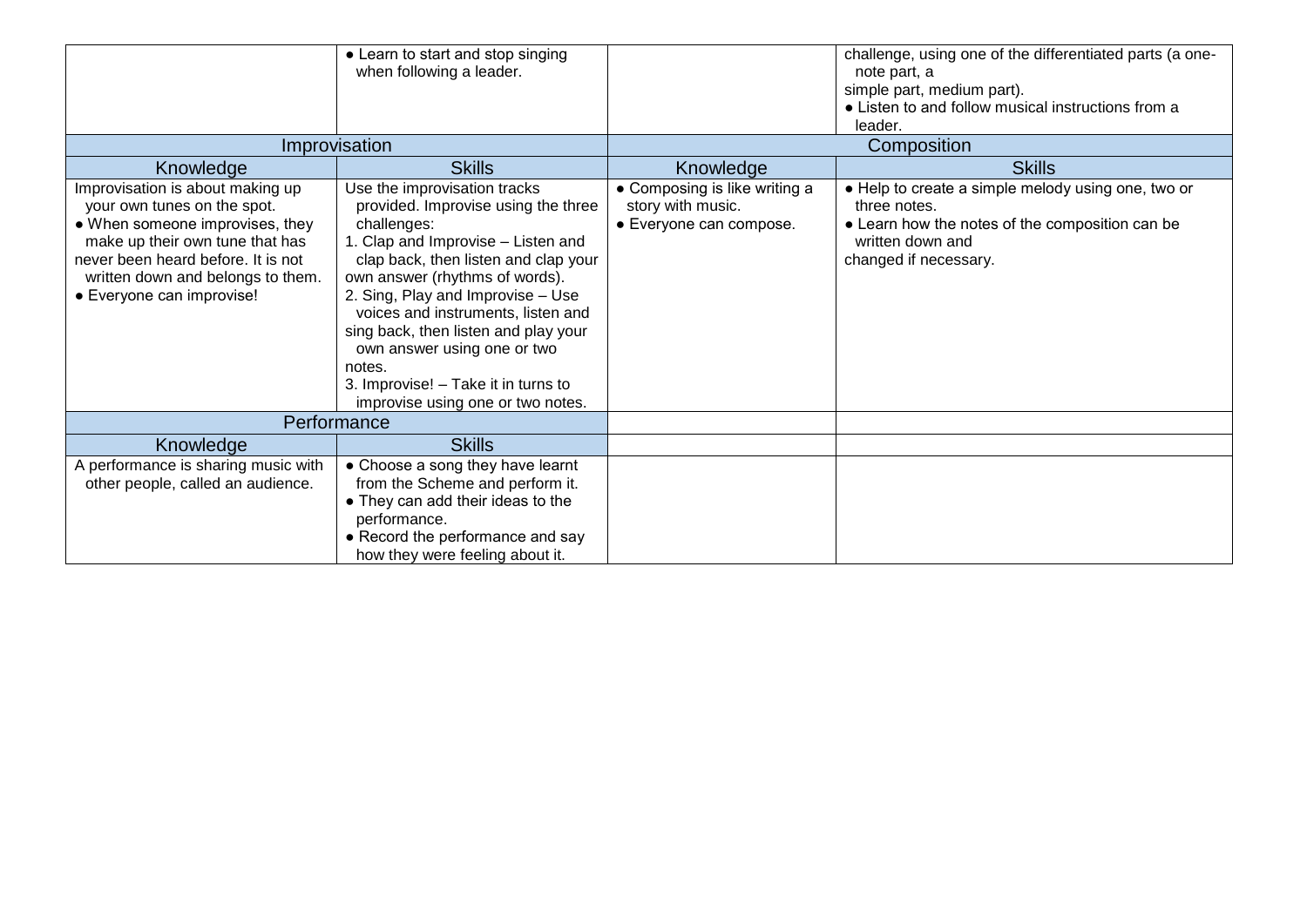|                                                                                                                                                                                                                                                                   | Ho, Ho, Ho                                                                                                                                                                                                                                                                                                                    | Hands, Feet, Heart                                                                                                                                                                                                                                                                                                                 | I Wanna Play in a Band                                                                                                                                                                                                                                                                                                                                                                                                                                                                                                                                                                                                                                                                                                                                                                                                                                                                             |
|-------------------------------------------------------------------------------------------------------------------------------------------------------------------------------------------------------------------------------------------------------------------|-------------------------------------------------------------------------------------------------------------------------------------------------------------------------------------------------------------------------------------------------------------------------------------------------------------------------------|------------------------------------------------------------------------------------------------------------------------------------------------------------------------------------------------------------------------------------------------------------------------------------------------------------------------------------|----------------------------------------------------------------------------------------------------------------------------------------------------------------------------------------------------------------------------------------------------------------------------------------------------------------------------------------------------------------------------------------------------------------------------------------------------------------------------------------------------------------------------------------------------------------------------------------------------------------------------------------------------------------------------------------------------------------------------------------------------------------------------------------------------------------------------------------------------------------------------------------------------|
| Year <sub>2</sub>                                                                                                                                                                                                                                                 | A song with rapping and                                                                                                                                                                                                                                                                                                       | Afropop, South African                                                                                                                                                                                                                                                                                                             | Rock                                                                                                                                                                                                                                                                                                                                                                                                                                                                                                                                                                                                                                                                                                                                                                                                                                                                                               |
|                                                                                                                                                                                                                                                                   | improvising for Christmas                                                                                                                                                                                                                                                                                                     |                                                                                                                                                                                                                                                                                                                                    |                                                                                                                                                                                                                                                                                                                                                                                                                                                                                                                                                                                                                                                                                                                                                                                                                                                                                                    |
| <b>Listen and Appraise</b>                                                                                                                                                                                                                                        |                                                                                                                                                                                                                                                                                                                               |                                                                                                                                                                                                                                                                                                                                    | Games                                                                                                                                                                                                                                                                                                                                                                                                                                                                                                                                                                                                                                                                                                                                                                                                                                                                                              |
| Knowledge                                                                                                                                                                                                                                                         | <b>Skills</b>                                                                                                                                                                                                                                                                                                                 | Knowledge                                                                                                                                                                                                                                                                                                                          | <b>Skills</b>                                                                                                                                                                                                                                                                                                                                                                                                                                                                                                                                                                                                                                                                                                                                                                                                                                                                                      |
| • To know five songs off by heart.<br>• To know some songs have a<br>chorus or a response/answer part.<br>• To know that songs have a<br>musical style.                                                                                                           | • To learn how they can enjoy<br>moving to music by dancing,<br>marching,<br>being animals or pop stars.<br>• To learn how songs can tell a story<br>or describe an idea.                                                                                                                                                     | • To know that music has a<br>steady pulse, like a<br>heartbeat.<br>$\bullet$ To know that we can create<br>rhythms from words, our<br>names, favourite<br>food, colours and animals.<br>• Rhythms are different from<br>the steady pulse.<br>• We add high and low<br>sounds, pitch, when we sing<br>and play our<br>instruments. | There are progressive Warm-up Games and<br>Challenges within each Unit that<br>embed pulse, rhythm and pitch. Children will complete<br>the following in<br>relation to the main song :<br>• Game 1 - Have Fun Finding the Pulse!<br>FInd the pulse. Choose an animal and find the pulse.<br>• Game 2 - Rhythm Copy Back<br>Listen to the rhythm and clap back. Copy back short<br>rhythmic phrases<br>based on words, with one and two syllables whilst<br>marching the<br>steady beat.<br>• Game 3 - Rhythm Copy Back, Your Turn<br>Create rhythms for others to copy.<br>• Game 4 - Pitch Copy Back and Vocal Warm-up 1<br>Listen and sing back. Use your voices to copy back<br>using 'la', whilst<br>marching the steady beat.<br>• Game 4a - Pitch Copy Back and Vocal Warm-up 2<br>Listen and sing back, and some different vocal warm-<br>ups. Use your<br>voices to copy back using 'la'. |
|                                                                                                                                                                                                                                                                   | Singing                                                                                                                                                                                                                                                                                                                       |                                                                                                                                                                                                                                                                                                                                    | <b>Playing</b>                                                                                                                                                                                                                                                                                                                                                                                                                                                                                                                                                                                                                                                                                                                                                                                                                                                                                     |
| Knowledge                                                                                                                                                                                                                                                         | <b>Skills</b>                                                                                                                                                                                                                                                                                                                 | Knowledge                                                                                                                                                                                                                                                                                                                          | <b>Skills</b>                                                                                                                                                                                                                                                                                                                                                                                                                                                                                                                                                                                                                                                                                                                                                                                                                                                                                      |
| • To confidently know and sing five<br>songs from memory.<br>• To know that unison is everyone<br>singing at the same time.<br>• Songs include other ways of using<br>the voice e.g. rapping (spoken<br>word).<br>• To know why we need to warm up<br>our voices. | • Learn about voices singing notes<br>of different pitches (high and low).<br>• Learn that they can make different<br>types of sounds with their voices -<br>you can rap (spoken word with<br>rhythm).<br>• Learn to find a comfortable singing<br>position.<br>• Learn to start and stop singing<br>when following a leader. | • Learn the names of the<br>notes in their instrumental<br>part from memory<br>or when written down.<br>• Know the names of untuned<br>percussion instruments<br>played in class.                                                                                                                                                  | • Treat instruments carefully and with respect.<br>• Learn to play a tuned instrumental part that matches<br>their musical<br>challenge, using one of the differentiated parts (a one-<br>note, simple or<br>medium part).<br>• Play the part in time with the steady pulse.<br>• Listen to and follow musical instructions from a<br>leader.                                                                                                                                                                                                                                                                                                                                                                                                                                                                                                                                                      |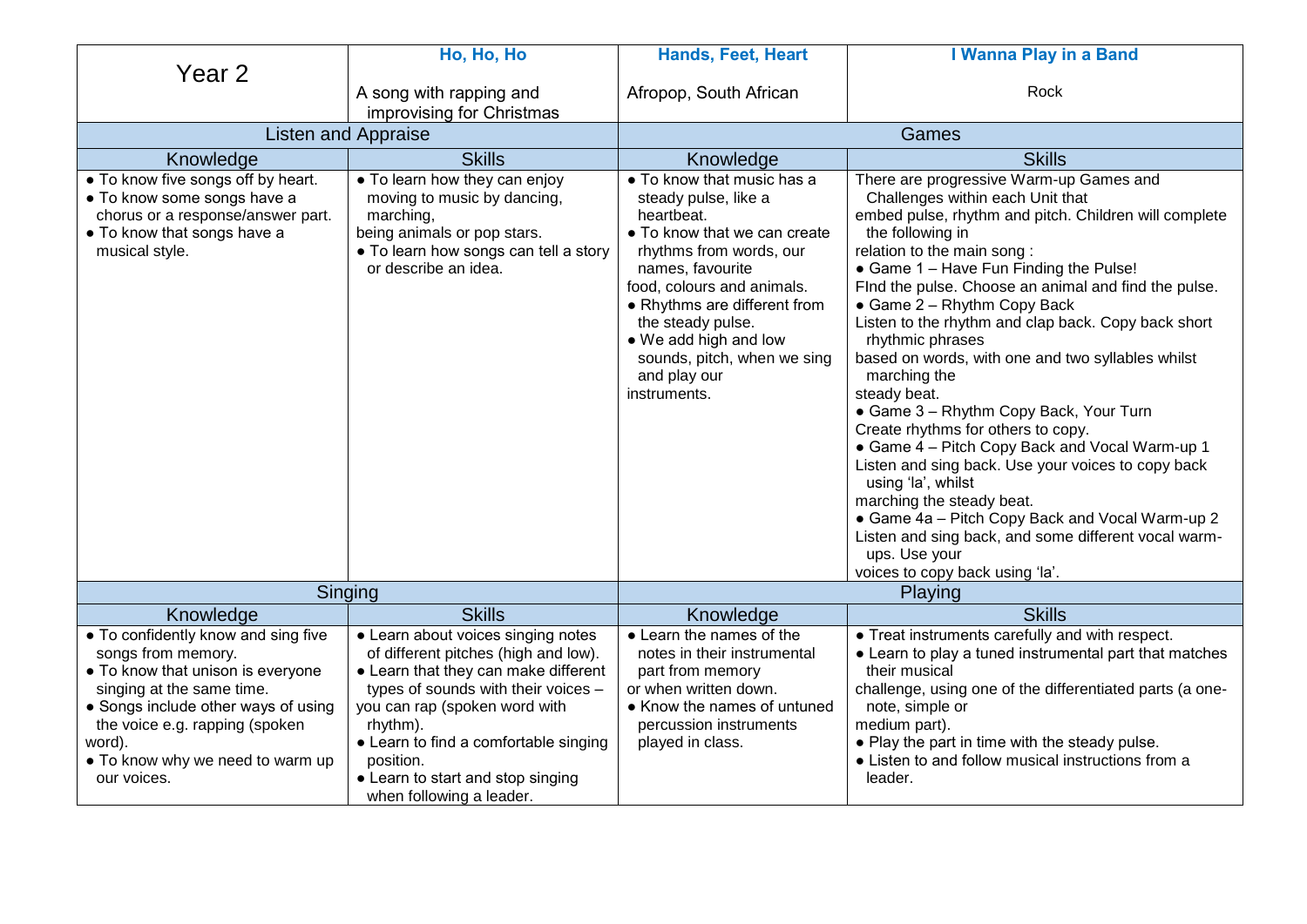|                                                                                                                                                                                                                                                                                | Improvisation                                                                                                                                                                                                                                                                                                                                                                                                                              |                                                                               | Composition                                                                                                                                                                                        |
|--------------------------------------------------------------------------------------------------------------------------------------------------------------------------------------------------------------------------------------------------------------------------------|--------------------------------------------------------------------------------------------------------------------------------------------------------------------------------------------------------------------------------------------------------------------------------------------------------------------------------------------------------------------------------------------------------------------------------------------|-------------------------------------------------------------------------------|----------------------------------------------------------------------------------------------------------------------------------------------------------------------------------------------------|
| Knowledge                                                                                                                                                                                                                                                                      | <b>Skills</b>                                                                                                                                                                                                                                                                                                                                                                                                                              | Knowledge                                                                     | <b>Skills</b>                                                                                                                                                                                      |
| • Improvisation is making up your<br>own tunes on the spot.<br>• When someone improvises, they<br>make up their own tune that has<br>never been heard before. It is not<br>written down and belongs to them.<br>• Everyone can improvise, and you<br>can use one or two notes. | Use the improvisation tracks<br>provided. Improvise using the three<br>challenges:<br>1. Clap and Improvise - Listen and<br>clap back, then listen and clap your<br>own answer (rhythms of words).<br>2. Sing, Play and Improvise - Use<br>voices and instruments, listen and<br>sing<br>back, then listen and play your own<br>answer using one or two notes.<br>3. Improvise! - Take it in turns to<br>improvise using one or two notes. | • Composing is like writing a<br>story with music.<br>• Everyone can compose. | • Help create three simple melodies with the Units<br>using one, three or<br>five different notes.<br>• Learn how the notes of the composition can be<br>written down and<br>changed if necessary. |
|                                                                                                                                                                                                                                                                                | Performance                                                                                                                                                                                                                                                                                                                                                                                                                                |                                                                               |                                                                                                                                                                                                    |
| Knowledge                                                                                                                                                                                                                                                                      | <b>Skills</b>                                                                                                                                                                                                                                                                                                                                                                                                                              |                                                                               |                                                                                                                                                                                                    |
| • A performance is sharing music<br>with an audience.<br>• A performance can be a special<br>occasion and involve a class, a<br>year<br>group or a whole school.<br>• An audience can include your<br>parents and friends.                                                     | • Choose a song they have learnt<br>from the Scheme and perform it.<br>• They can add their ideas to the<br>performance.<br>• Record the performance and say<br>how they were feeling about it.                                                                                                                                                                                                                                            |                                                                               |                                                                                                                                                                                                    |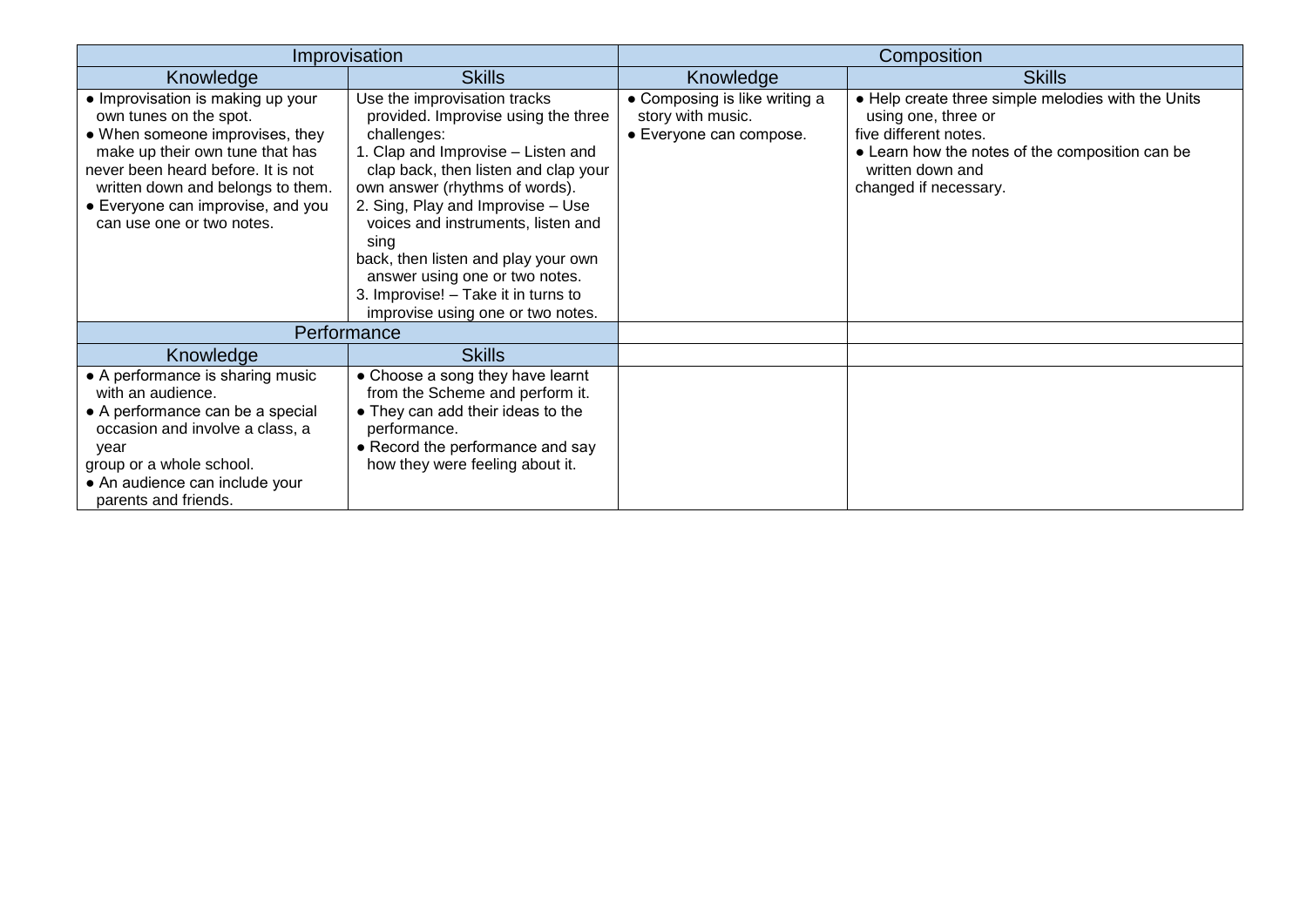# National Curriculum - Key stage 2

Pupils should be taught to sing and play musically with increasing confidence and control. They should develop an understanding of musical composition, organising and manipulating ideas within musical structures and reproducing sounds from aural memory. Pupils should be taught to:

- play and perform in solo and ensemble contexts, using their voices and playing musical instruments with increasing accuracy, fluency, control and expression
- improvise and compose music for a range of purposes using the inter-related dimensions of music
- listen with attention to detail and recall sounds with increasing aural memory
- use and understand staff and other musical notations
- appreciate and understand a wide range of high-quality live and recorded music drawn from different traditions and from great composers and musicians
- develop an understanding of the history of music.

|                                                                                                                                                                                                                                                                                                                                                                                                                                                                                                  | <b>Let Your Spirit Fly</b>                                                                                                                                                                                                                                             | <b>Three Little Birds</b>                                                                                                                                                                                                                                                                                                       | <b>Glockenspiel Stage 1</b>                                                                                                                                                                                                                                                                                                                                                                                                                                                                                                                                                                                                                                                                              |
|--------------------------------------------------------------------------------------------------------------------------------------------------------------------------------------------------------------------------------------------------------------------------------------------------------------------------------------------------------------------------------------------------------------------------------------------------------------------------------------------------|------------------------------------------------------------------------------------------------------------------------------------------------------------------------------------------------------------------------------------------------------------------------|---------------------------------------------------------------------------------------------------------------------------------------------------------------------------------------------------------------------------------------------------------------------------------------------------------------------------------|----------------------------------------------------------------------------------------------------------------------------------------------------------------------------------------------------------------------------------------------------------------------------------------------------------------------------------------------------------------------------------------------------------------------------------------------------------------------------------------------------------------------------------------------------------------------------------------------------------------------------------------------------------------------------------------------------------|
| Year <sub>3</sub>                                                                                                                                                                                                                                                                                                                                                                                                                                                                                | <b>RnB</b>                                                                                                                                                                                                                                                             | Reggae                                                                                                                                                                                                                                                                                                                          | Exploring & developing playing skills                                                                                                                                                                                                                                                                                                                                                                                                                                                                                                                                                                                                                                                                    |
|                                                                                                                                                                                                                                                                                                                                                                                                                                                                                                  | <b>Listen and Appraise</b>                                                                                                                                                                                                                                             |                                                                                                                                                                                                                                                                                                                                 | <b>Games</b>                                                                                                                                                                                                                                                                                                                                                                                                                                                                                                                                                                                                                                                                                             |
| Knowledge                                                                                                                                                                                                                                                                                                                                                                                                                                                                                        | <b>Skills</b>                                                                                                                                                                                                                                                          | Knowledge                                                                                                                                                                                                                                                                                                                       | <b>Skills</b>                                                                                                                                                                                                                                                                                                                                                                                                                                                                                                                                                                                                                                                                                            |
| • To know five songs from memory<br>and who sang them or wrote them.<br>• To know the style of the five<br>songs.<br>• To choose one song and be able<br>to talk about:<br>o Its lyrics: what the song is about<br>○ Any musical dimensions featured<br>in the song, and where they<br>are used (texture, dynamics, tempo,<br>rhythm and pitch)<br>o Identify the main sections of the<br>song (introduction, verse,<br>chorus etc.)<br>o Name some of the instruments<br>they heard in the song | • To confidently identify and move to<br>the pulse.<br>• To think about what the words of a<br>song mean.<br>• To take it in turn to discuss how<br>the song makes them feel.<br>• Listen carefully and respectfully to<br>other people's thoughts about the<br>music. | • Know how to find and<br>demonstrate the pulse.<br>• Know the difference<br>between pulse and rhythm.<br>• K now how pulse, rhythm<br>and pitch work together to<br>create a song.<br>• Know that every piece of<br>music has a pulse/steady<br>beat.<br>• Know the difference<br>between a musical question<br>and an answer. | Using the Warm up Games tracks provided, complete<br>the Bronze, Silver and<br>Gold Challenges. Children will complete the following<br>in relation to the main<br>song, using two notes:<br>1. Find the Pulse<br>2. Rhythm Copy Back:<br>a. Bronze: Clap and say back rhythms<br>b. Silver: Create your own simple rhythm patterns<br>c. Gold: Perhaps lead the class using their simple<br>rhythms<br>3. Pitch Copy Back Using 2 Notes<br>a. Bronze: Copy back – 'Listen and sing back' (no<br>notation)<br>b. Silver: Copy back with instruments, without then with<br>notation<br>c. Gold: Copy back with instruments, without and then<br>with<br>notation<br>4. Pitch Copy Back and Vocal Warm-ups |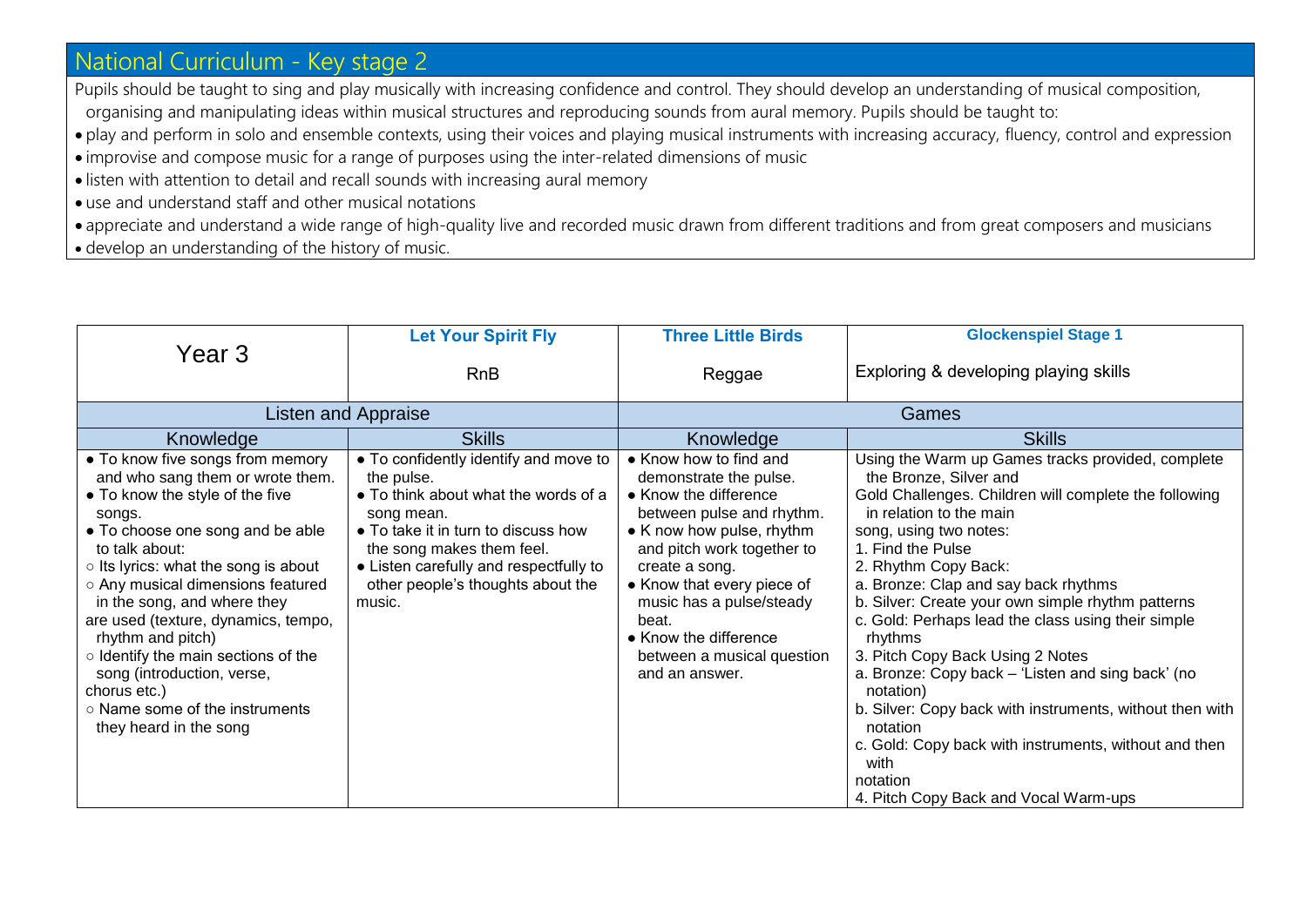| Singing                                                                                                                                                                                                                                                                                                                                                                                          |                                                                                                                                                                                                                                                                                                                                                                                                                                                                                                                                                                                                                                                                                                              |                                                                                                                                                                                                                                                                                                           | Playing                                                                                                                                                                                                                                                                                                                                                                                                                                                                                                                                        |
|--------------------------------------------------------------------------------------------------------------------------------------------------------------------------------------------------------------------------------------------------------------------------------------------------------------------------------------------------------------------------------------------------|--------------------------------------------------------------------------------------------------------------------------------------------------------------------------------------------------------------------------------------------------------------------------------------------------------------------------------------------------------------------------------------------------------------------------------------------------------------------------------------------------------------------------------------------------------------------------------------------------------------------------------------------------------------------------------------------------------------|-----------------------------------------------------------------------------------------------------------------------------------------------------------------------------------------------------------------------------------------------------------------------------------------------------------|------------------------------------------------------------------------------------------------------------------------------------------------------------------------------------------------------------------------------------------------------------------------------------------------------------------------------------------------------------------------------------------------------------------------------------------------------------------------------------------------------------------------------------------------|
| Knowledge                                                                                                                                                                                                                                                                                                                                                                                        | <b>Skills</b>                                                                                                                                                                                                                                                                                                                                                                                                                                                                                                                                                                                                                                                                                                | Knowledge                                                                                                                                                                                                                                                                                                 | <b>Skills</b>                                                                                                                                                                                                                                                                                                                                                                                                                                                                                                                                  |
| To know and be able to talk about:<br>• Singing in a group can be called a<br>choir<br>• Leader or conductor: A person<br>who the choir or group follow<br>• Songs can make you feel different<br>things e.g. happy, energetic or sad<br>• Singing as part of an ensemble or<br>large group is fun, but that you<br>must<br>listen to each other<br>• To know why you must warm up<br>your voice | • To sing in unison and in simple<br>two-parts.<br>• To demonstrate a good singing<br>posture.<br>• To follow a leader when singing.<br>• To enjoy exploring singing solo.<br>• To sing with awareness of being<br>'in tune'.<br>• To have an awareness of the<br>pulse internally when singing.                                                                                                                                                                                                                                                                                                                                                                                                             | To know and be able to talk<br>about:<br>• The instruments used in<br>class (a glockenspiel, a<br>recorder)                                                                                                                                                                                               | • To treat instruments carefully and with respect.<br>. Play any one, or all of four, differentiated parts on a<br>tuned instrument -<br>a one-note, simple or medium part or the melody of the<br>song) from<br>memory or using notation.<br>• To rehearse and perform their part within the context<br>of the Unit song.<br>• To listen to and follow musical instructions from a<br>leader.                                                                                                                                                 |
|                                                                                                                                                                                                                                                                                                                                                                                                  | Improvisation                                                                                                                                                                                                                                                                                                                                                                                                                                                                                                                                                                                                                                                                                                |                                                                                                                                                                                                                                                                                                           | Composition                                                                                                                                                                                                                                                                                                                                                                                                                                                                                                                                    |
| Knowledge                                                                                                                                                                                                                                                                                                                                                                                        | <b>Skills</b>                                                                                                                                                                                                                                                                                                                                                                                                                                                                                                                                                                                                                                                                                                | Knowledge                                                                                                                                                                                                                                                                                                 | <b>Skills</b>                                                                                                                                                                                                                                                                                                                                                                                                                                                                                                                                  |
| To know and be able to talk about<br>improvisation:<br>• Improvisation is making up your<br>own tunes on the spot<br>• When someone improvises, they<br>make up their own tune that has<br>never been heard before. It is not<br>written down and belongs to them<br>• To know that using one or two<br>notes confidently is better than<br>using<br>five<br>• To know that if you improvise     | Improvise using instruments in the<br>context of the song they are<br>learning to<br>perform. Using the improvisation<br>tracks provided, children will<br>complete the<br>Bronze, Silver or Gold Challenges:<br>• Bronze Challenge:<br>○ Copy Back – Listen and sing back<br>o Play and Improvise - Using<br>instruments, listen and play your<br>own answer using one note.<br>$\circ$ Improvise! – Take it in turns to<br>improvise using one note.<br>• Silver Challenge:<br>○ Sing, Play and Copy Back - Listen<br>and copy back using<br>instruments, using two different<br>notes.<br>o Play and Improvise - Using your<br>instruments, listen and play<br>your own answer using one or two<br>notes. | To know and be able to talk<br>about:<br>• A composition: music that is<br>created by you and kept in<br>some way. It's<br>like writing a story. It can be<br>played or performed again to<br>your<br>friends.<br>• Different ways of recording<br>compositions (letter names,<br>symbols,<br>audio etc.) | • Help create at least one simple melody using one,<br>three or five<br>different notes.<br>• Plan and create a section of music that can be<br>performed within the<br>context of the unit song.<br>• Talk about how it was created.<br>• Listen to and reflect upon the developing<br>composition and make<br>musical decisions about pulse, rhythm, pitch, dynamics<br>and tempo.<br>• Record the composition in any way appropriate that<br>recognises the<br>connection between sound and symbol (e.g.<br>graphic/pictorial<br>notation). |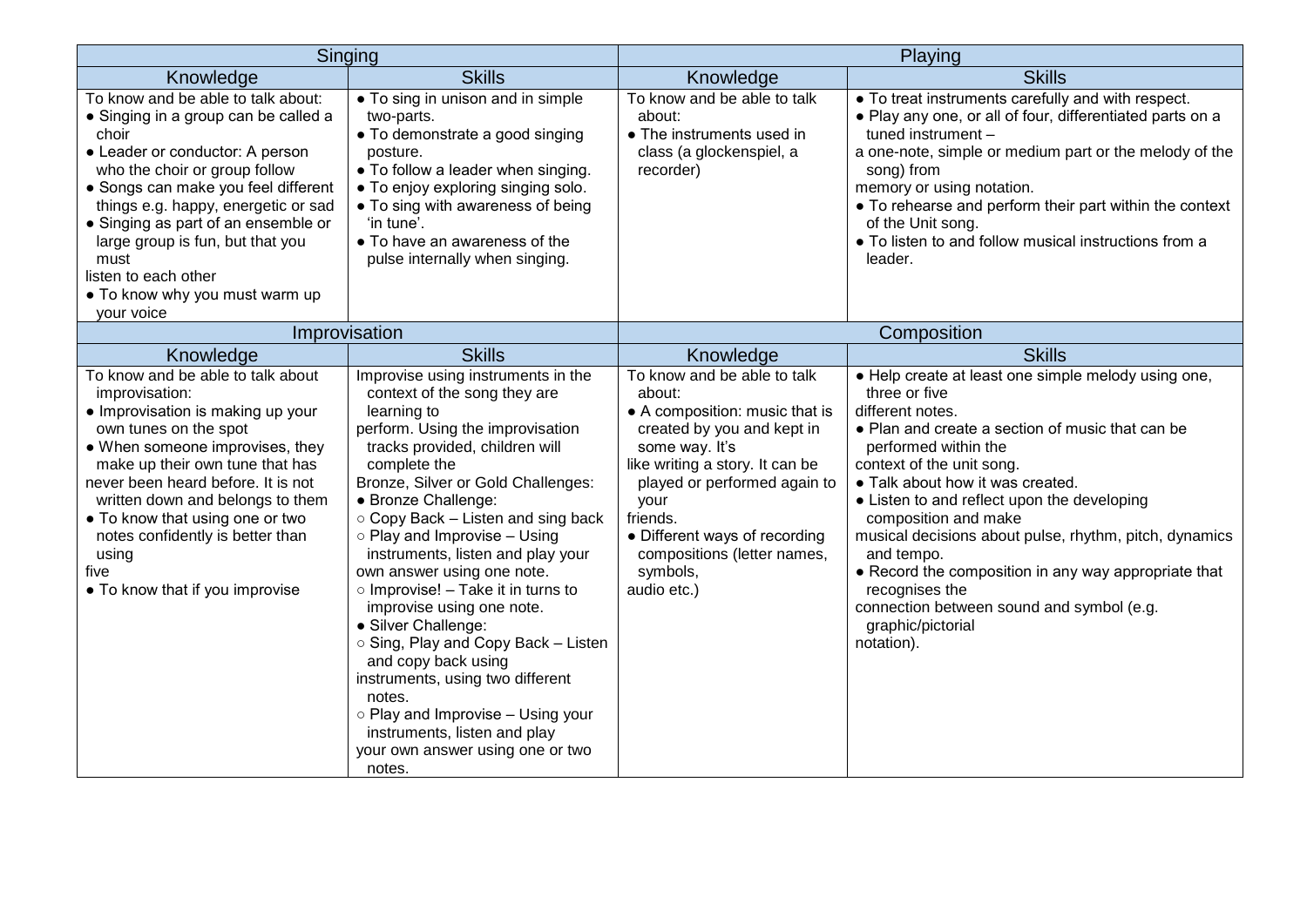|                                                                          | $\circ$ Improvise! – Take it in turns to<br>improvise using one or two<br>notes.<br>• Gold Challenge:<br>○ Sing, Play and Copy Back – Listen<br>and copy back using<br>instruments, two different notes.<br>$\circ$ Play and Improvise – Using your |  |
|--------------------------------------------------------------------------|-----------------------------------------------------------------------------------------------------------------------------------------------------------------------------------------------------------------------------------------------------|--|
|                                                                          | instruments, listen and play                                                                                                                                                                                                                        |  |
|                                                                          | your own answer using two different                                                                                                                                                                                                                 |  |
|                                                                          | notes.                                                                                                                                                                                                                                              |  |
|                                                                          | o Improvise! - Take it in turns to                                                                                                                                                                                                                  |  |
|                                                                          | improvise using three different<br>notes.                                                                                                                                                                                                           |  |
| Performance                                                              |                                                                                                                                                                                                                                                     |  |
|                                                                          | <b>Skills</b>                                                                                                                                                                                                                                       |  |
| Knowledge                                                                |                                                                                                                                                                                                                                                     |  |
| To know and be able to talk about:<br>• Performing is sharing music with | • To choose what to perform and                                                                                                                                                                                                                     |  |
| other people, an audience                                                | create a programme.<br>• To communicate the meaning of                                                                                                                                                                                              |  |
| • A performance doesn't have to be                                       | the words and clearly articulate                                                                                                                                                                                                                    |  |
| a drama! It can be to one person or                                      | them.                                                                                                                                                                                                                                               |  |
| to each other                                                            | • To talk about the best place to be                                                                                                                                                                                                                |  |
| • You need to know and have                                              | when performing and how to stand                                                                                                                                                                                                                    |  |
| planned everything that will be                                          | or sit.                                                                                                                                                                                                                                             |  |
| performed                                                                | • To record the performance and                                                                                                                                                                                                                     |  |
| • You must sing or rap the words<br>clearly and play with confidence     | say how they were feeling, what<br>they                                                                                                                                                                                                             |  |
| • A performance can be a special                                         | were pleased with what they would                                                                                                                                                                                                                   |  |
| occasion and involve an audience                                         | change and why.                                                                                                                                                                                                                                     |  |
| including of people you don't know                                       |                                                                                                                                                                                                                                                     |  |
| • It is planned and different for each                                   |                                                                                                                                                                                                                                                     |  |
| occasion                                                                 |                                                                                                                                                                                                                                                     |  |
| • It involves communicating feelings,                                    |                                                                                                                                                                                                                                                     |  |
| thoughts and ideas about the                                             |                                                                                                                                                                                                                                                     |  |
| song/music                                                               |                                                                                                                                                                                                                                                     |  |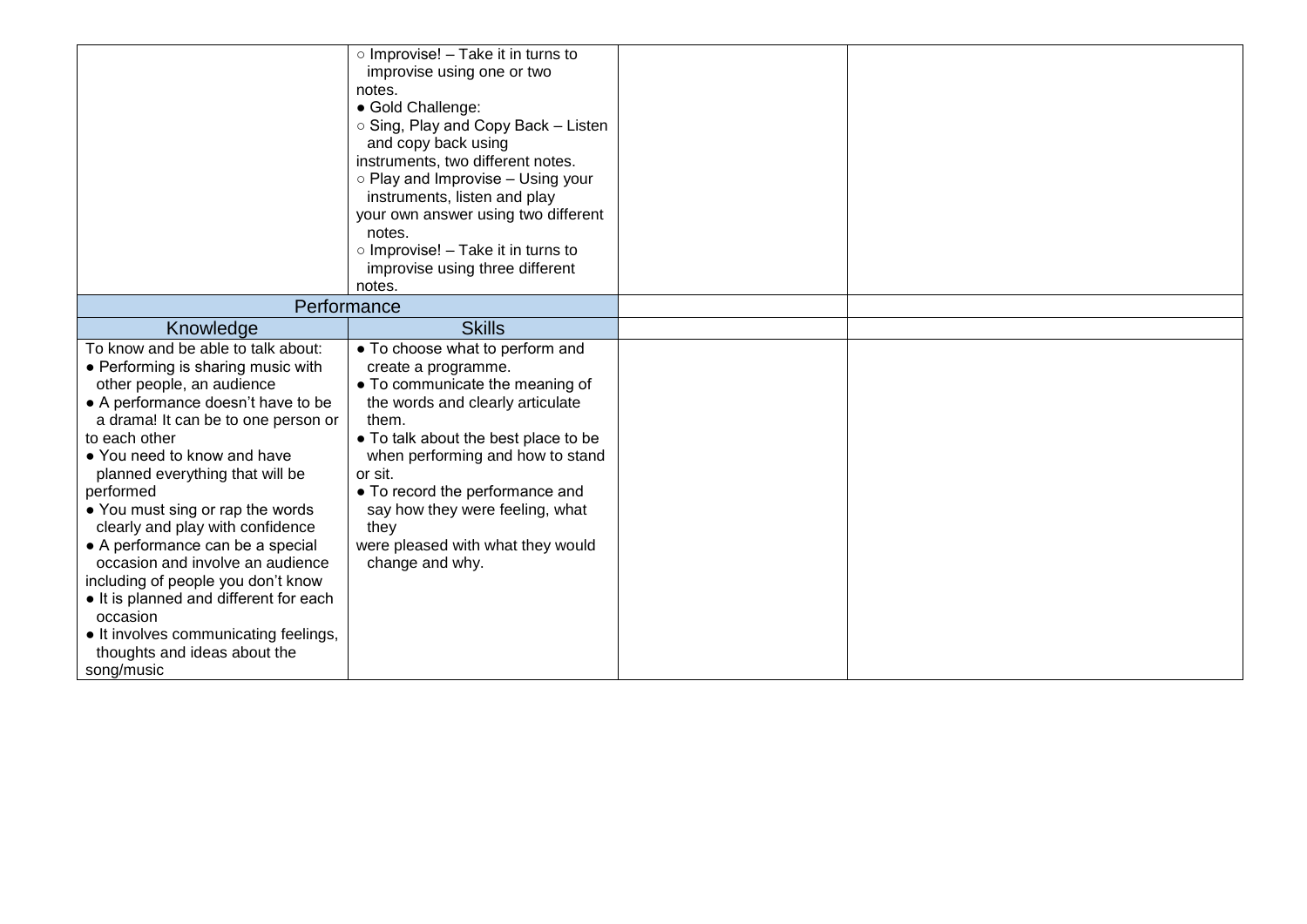|                                                                                                                                                                                                                                                                                                                                                                                                                                                                                                                                                                                                           | <b>Mamma Mia</b>                                                                                                                                                                                                                                                                                                                                                                                    | <b>Lean on Me</b>                                                                                                                                                                                                                                                                                                                                                                                                                                                      | <b>Glockenspiel Stage 2</b>                                                                                                                                                                                                                                                                                                                                                                                                                                                                                                                                                                                                                                                                              |
|-----------------------------------------------------------------------------------------------------------------------------------------------------------------------------------------------------------------------------------------------------------------------------------------------------------------------------------------------------------------------------------------------------------------------------------------------------------------------------------------------------------------------------------------------------------------------------------------------------------|-----------------------------------------------------------------------------------------------------------------------------------------------------------------------------------------------------------------------------------------------------------------------------------------------------------------------------------------------------------------------------------------------------|------------------------------------------------------------------------------------------------------------------------------------------------------------------------------------------------------------------------------------------------------------------------------------------------------------------------------------------------------------------------------------------------------------------------------------------------------------------------|----------------------------------------------------------------------------------------------------------------------------------------------------------------------------------------------------------------------------------------------------------------------------------------------------------------------------------------------------------------------------------------------------------------------------------------------------------------------------------------------------------------------------------------------------------------------------------------------------------------------------------------------------------------------------------------------------------|
| Year <sub>4</sub>                                                                                                                                                                                                                                                                                                                                                                                                                                                                                                                                                                                         |                                                                                                                                                                                                                                                                                                                                                                                                     |                                                                                                                                                                                                                                                                                                                                                                                                                                                                        |                                                                                                                                                                                                                                                                                                                                                                                                                                                                                                                                                                                                                                                                                                          |
|                                                                                                                                                                                                                                                                                                                                                                                                                                                                                                                                                                                                           | Pop                                                                                                                                                                                                                                                                                                                                                                                                 | Gospel                                                                                                                                                                                                                                                                                                                                                                                                                                                                 | <b>Mixed Styles</b>                                                                                                                                                                                                                                                                                                                                                                                                                                                                                                                                                                                                                                                                                      |
|                                                                                                                                                                                                                                                                                                                                                                                                                                                                                                                                                                                                           | <b>Listen and Appraise</b>                                                                                                                                                                                                                                                                                                                                                                          |                                                                                                                                                                                                                                                                                                                                                                                                                                                                        | Games                                                                                                                                                                                                                                                                                                                                                                                                                                                                                                                                                                                                                                                                                                    |
| Knowledge                                                                                                                                                                                                                                                                                                                                                                                                                                                                                                                                                                                                 | <b>Skills</b>                                                                                                                                                                                                                                                                                                                                                                                       | Knowledge                                                                                                                                                                                                                                                                                                                                                                                                                                                              | <b>Skills</b>                                                                                                                                                                                                                                                                                                                                                                                                                                                                                                                                                                                                                                                                                            |
| To know five songs from memory<br>and who sang them or wrote them.<br>To know the style of the five songs.<br>To choose one song and be able to<br>talk about:<br>• Some of the style indicators of that<br>song (musical characteristics that<br>give the song its style).<br>• The lyrics: what the song is about.<br>• Any musical dimensions featured<br>in the song and where they are<br>used<br>(texture, dynamics, tempo, rhythm<br>and pitch).<br>• Identify the main sections of the<br>song (introduction, verse, chorus<br>etc).<br>• Name some of the instruments<br>they heard in the song. | . To confidently identify and move to<br>the pulse.<br>• To talk about the musical<br>dimensions working together in the<br>Unit<br>songs eg if the song gets louder in<br>the chorus (dynamics).<br>• Talk about the music and how it<br>makes them feel.<br>• Listen carefully and respectfully to<br>other people's thoughts about the<br>music.<br>. When you talk try to use musical<br>words. | Know and be able to talk<br>about:<br>• How pulse, rhythm and pitch<br>work together<br>$\bullet$ Pulse: Finding the pulse -<br>the heartbeat of the music<br>• Rhythm: the long and short<br>patterns over the pulse<br>• Know the difference<br>between pulse and rhythm<br>• Pitch: High and low sounds<br>that create melodies<br>• How to keep the internal<br>pulse<br>• Musical Leadership: creating<br>musical ideas for the group<br>to copy or<br>respond to | Using the Warm up Games tracks provided, complete<br>the Bronze, Silver and<br>Gold Challenges. Children will complete the following<br>in relation to the main<br>song, using two notes:<br>1. Find the Pulse<br>2. Rhythm Copy Back:<br>a. Bronze: Clap and say back rhythms<br>b. Silver: Create your own simple rhythm patterns<br>c. Gold: Perhaps lead the class using their simple<br>rhythms<br>3. Pitch Copy Back Using 2 Notes<br>a. Bronze: Copy back - 'Listen and sing back' (no<br>notation)<br>b. Silver: Copy back with instruments, without then with<br>notation<br>c. Gold: Copy back with instruments, without and then<br>with<br>notation<br>4. Pitch Copy Back and Vocal Warm-ups |
|                                                                                                                                                                                                                                                                                                                                                                                                                                                                                                                                                                                                           | Singing                                                                                                                                                                                                                                                                                                                                                                                             |                                                                                                                                                                                                                                                                                                                                                                                                                                                                        | Playing                                                                                                                                                                                                                                                                                                                                                                                                                                                                                                                                                                                                                                                                                                  |
| Knowledge                                                                                                                                                                                                                                                                                                                                                                                                                                                                                                                                                                                                 | <b>Skills</b>                                                                                                                                                                                                                                                                                                                                                                                       | Knowledge                                                                                                                                                                                                                                                                                                                                                                                                                                                              | <b>Skills</b>                                                                                                                                                                                                                                                                                                                                                                                                                                                                                                                                                                                                                                                                                            |
| To know and be able to talk about:<br>• Singing in a group can be called a<br>choir<br>• Leader or conductor: A person<br>who the choir or group follow<br>• Songs can make you feel different<br>things e.g. happy, energetic or sad<br>• Singing as part of an ensemble or<br>large group is fun, but that you<br>must<br>listen to each other<br>• Texture: How a solo singer makes<br>a thinner texture than a large group                                                                                                                                                                            | • To sing in unison and in simple<br>two-parts.<br>• To demonstrate a good singing<br>posture.<br>• To follow a leader when singing.<br>• To enjoy exploring singing solo.<br>• To sing with awareness of being<br>'in tune'.<br>• To rejoin the song if lost.<br>• To listen to the group when<br>singing.                                                                                         | To know and be able to talk<br>about:<br>• The instruments used in<br>class (a glockenspiel,<br>recorder or xylophone).<br>• Other instruments they<br>might play or be played in a<br>band or orchestra<br>or by their friends.                                                                                                                                                                                                                                       | . To treat instruments carefully and with respect.<br>. Play any one, or all four, differentiated parts on a<br>tuned instrument $-$ a<br>one-note, simple or medium part or the melody of the<br>song from<br>memory or using notation.<br>• To rehearse and perform their part within the context<br>of the Unit song.<br>. To listen to and follow musical instructions from a<br>leader.<br>• To experience leading the playing by making sure<br>everyone plays in<br>the playing section of the song.                                                                                                                                                                                              |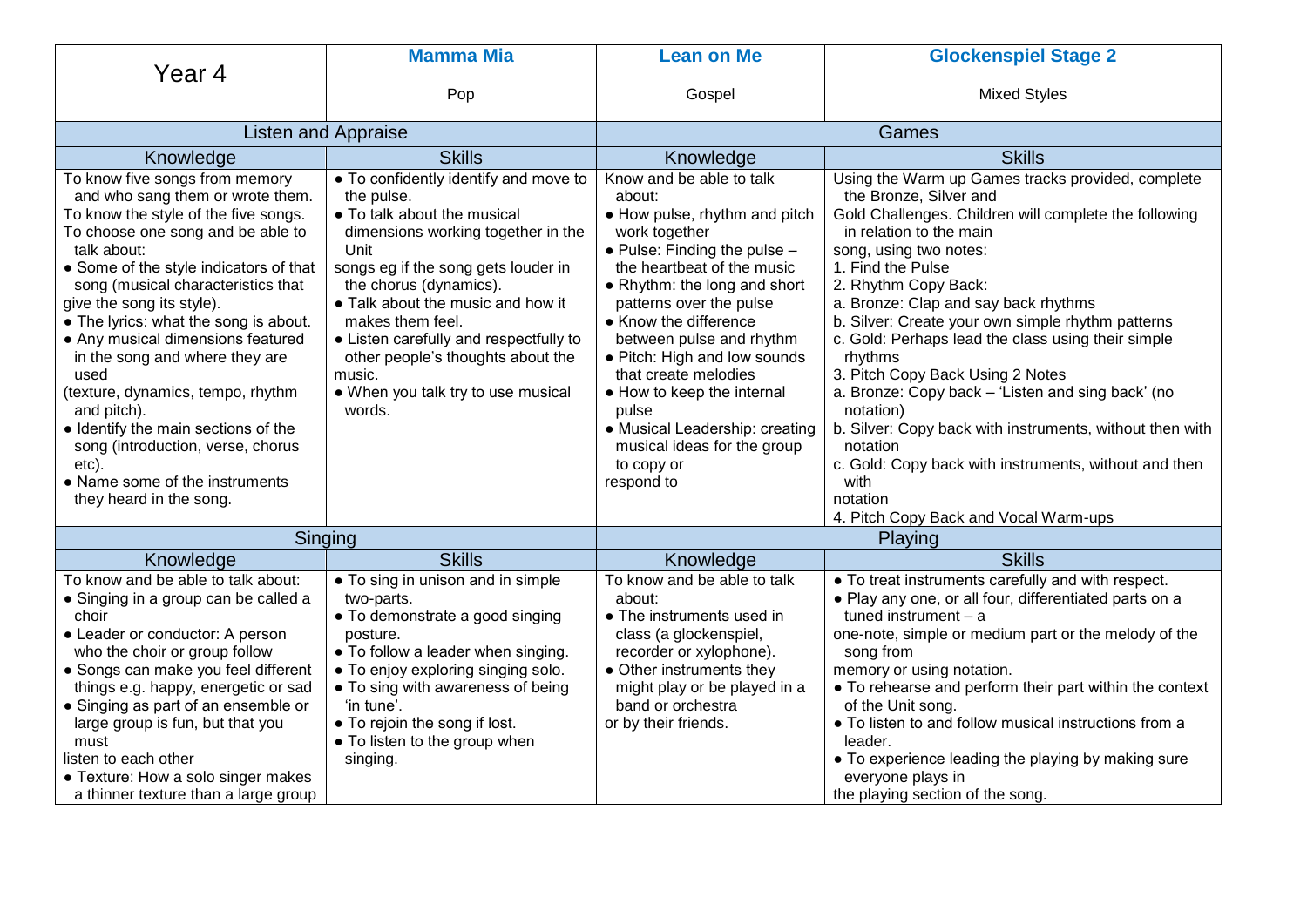| • To know why you must warm up                                       |                                                                 |                                              |                                                                          |
|----------------------------------------------------------------------|-----------------------------------------------------------------|----------------------------------------------|--------------------------------------------------------------------------|
| your voice                                                           |                                                                 |                                              |                                                                          |
| Improvisation                                                        |                                                                 | Composition                                  |                                                                          |
| Knowledge<br>To know and be able to talk about                       | <b>Skills</b><br>Improvise using instruments in the             | Knowledge<br>To know and be able to talk     | <b>Skills</b>                                                            |
| improvisation:                                                       | context of a song they are learning                             | about:                                       | • Help create at least one simple melody using one,<br>three or all five |
| • Improvisation is making up your                                    | to                                                              | • A composition: music that is               | different notes.                                                         |
| own tunes on the spot<br>• When someone improvises, they             | perform. Use the improvisation<br>tracks provided and improvise | created by you and kept in<br>some way. It's | • Plan and create a section of music that can be<br>performed within the |
| make up their own tune that has                                      | using the                                                       | like writing a story. It can be              | context of the unit song.                                                |
| never been heard before. It is not                                   | Bronze, Silver or Gold Challenges.                              | played or performed again to                 | • Talk about how it was created.                                         |
| written down and belongs to them.                                    | · Bronze Challenge:                                             | your friends.                                | • Listen to and reflect upon the developing                              |
| . To know that using one or two                                      | ○ Copy Back – Listen and sing back                              | • Different ways of recording                | composition and make                                                     |
| notes confidently is better than<br>using                            | melodic patterns<br>o Play and Improvise - Using                | compositions (letter names,<br>symbols,      | musical decisions about pulse, rhythm, pitch, dynamics<br>and tempo.     |
| five                                                                 | instruments, listen and play your                               | audio etc.)                                  | • Record the composition in any way appropriate that                     |
| • To know that if you improvise                                      | own answer using one note.                                      |                                              | recognises the                                                           |
| using the notes you are given, you                                   | o Improvise! - Take it in turns to                              |                                              | connection between sound and symbol (e.g.                                |
| cannot make a mistake                                                | improvise using one note.                                       |                                              | graphic/pictorial                                                        |
| • To know that you can use some of                                   | • Silver Challenge:                                             |                                              | notation).                                                               |
| the riffs you have heard in the<br>Challenges in your improvisations | ○ Sing, Play and Copy Back – Listen<br>and copy back using      |                                              |                                                                          |
|                                                                      | instruments, using two different                                |                                              |                                                                          |
|                                                                      | notes.                                                          |                                              |                                                                          |
|                                                                      | o Play and Improvise - Using your                               |                                              |                                                                          |
|                                                                      | instruments, listen and play                                    |                                              |                                                                          |
|                                                                      | your own answer using one or two<br>notes.                      |                                              |                                                                          |
|                                                                      | $\circ$ Improvise! - Take it in turns to                        |                                              |                                                                          |
|                                                                      | improvise using one or two                                      |                                              |                                                                          |
|                                                                      | notes.                                                          |                                              |                                                                          |
|                                                                      | • Gold Challenge:                                               |                                              |                                                                          |
|                                                                      | ○ Sing, Play and Copy Back – Listen                             |                                              |                                                                          |
|                                                                      | and copy back using<br>instruments, two different notes.        |                                              |                                                                          |
|                                                                      | o Play and Improvise - Using your                               |                                              |                                                                          |
|                                                                      | instruments, listen and play                                    |                                              |                                                                          |
|                                                                      | your own answer using two different                             |                                              |                                                                          |
|                                                                      | notes.                                                          |                                              |                                                                          |
|                                                                      | $\circ$ Improvise! - Take it in turns to                        |                                              |                                                                          |
|                                                                      | improvise using three different                                 |                                              |                                                                          |
|                                                                      | notes.                                                          |                                              |                                                                          |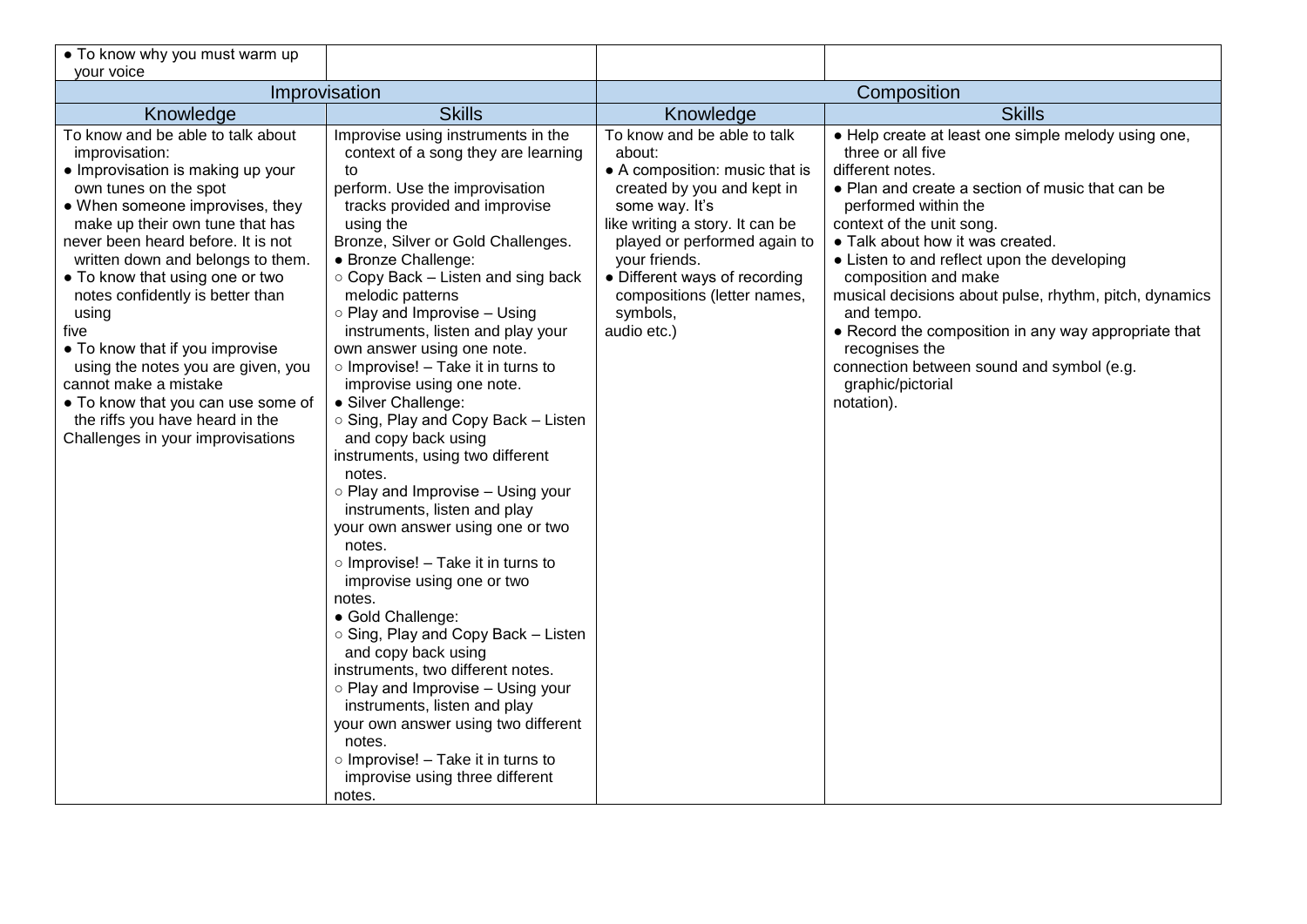| Performance                                                                                                                                                                                                                                                                                                                                                                                                                                                                                                                                                                                             |                                                                                                                                                                                                                                                                                                                                                                                                                                             |  |
|---------------------------------------------------------------------------------------------------------------------------------------------------------------------------------------------------------------------------------------------------------------------------------------------------------------------------------------------------------------------------------------------------------------------------------------------------------------------------------------------------------------------------------------------------------------------------------------------------------|---------------------------------------------------------------------------------------------------------------------------------------------------------------------------------------------------------------------------------------------------------------------------------------------------------------------------------------------------------------------------------------------------------------------------------------------|--|
| Knowledge                                                                                                                                                                                                                                                                                                                                                                                                                                                                                                                                                                                               | <b>Skills</b>                                                                                                                                                                                                                                                                                                                                                                                                                               |  |
| To know and be able to talk about:<br>• Performing is sharing music with<br>other people, an audience<br>• A performance doesn't have to be<br>a drama! It can be to one person or<br>to each other<br>• You need to know and have<br>planned everything that will be<br>performed<br>• You must sing or rap the words<br>clearly and play with confidence<br>• A performance can be a special<br>occasion and involve an audience<br>including of people you don't know<br>• It is planned and different for each<br>occasion<br>• It involves communicating feelings,<br>thoughts and ideas about the | • To choose what to perform and<br>create a programme.<br>• Present a musical performance<br>designed to capture the audience.<br>• To communicate the meaning of<br>the words and clearly articulate<br>them.<br>• To talk about the best place to be<br>when performing and how to stand<br>or sit.<br>• To record the performance and<br>say how they were feeling, what<br>they<br>were pleased with what they would<br>change and why. |  |
| song/music                                                                                                                                                                                                                                                                                                                                                                                                                                                                                                                                                                                              |                                                                                                                                                                                                                                                                                                                                                                                                                                             |  |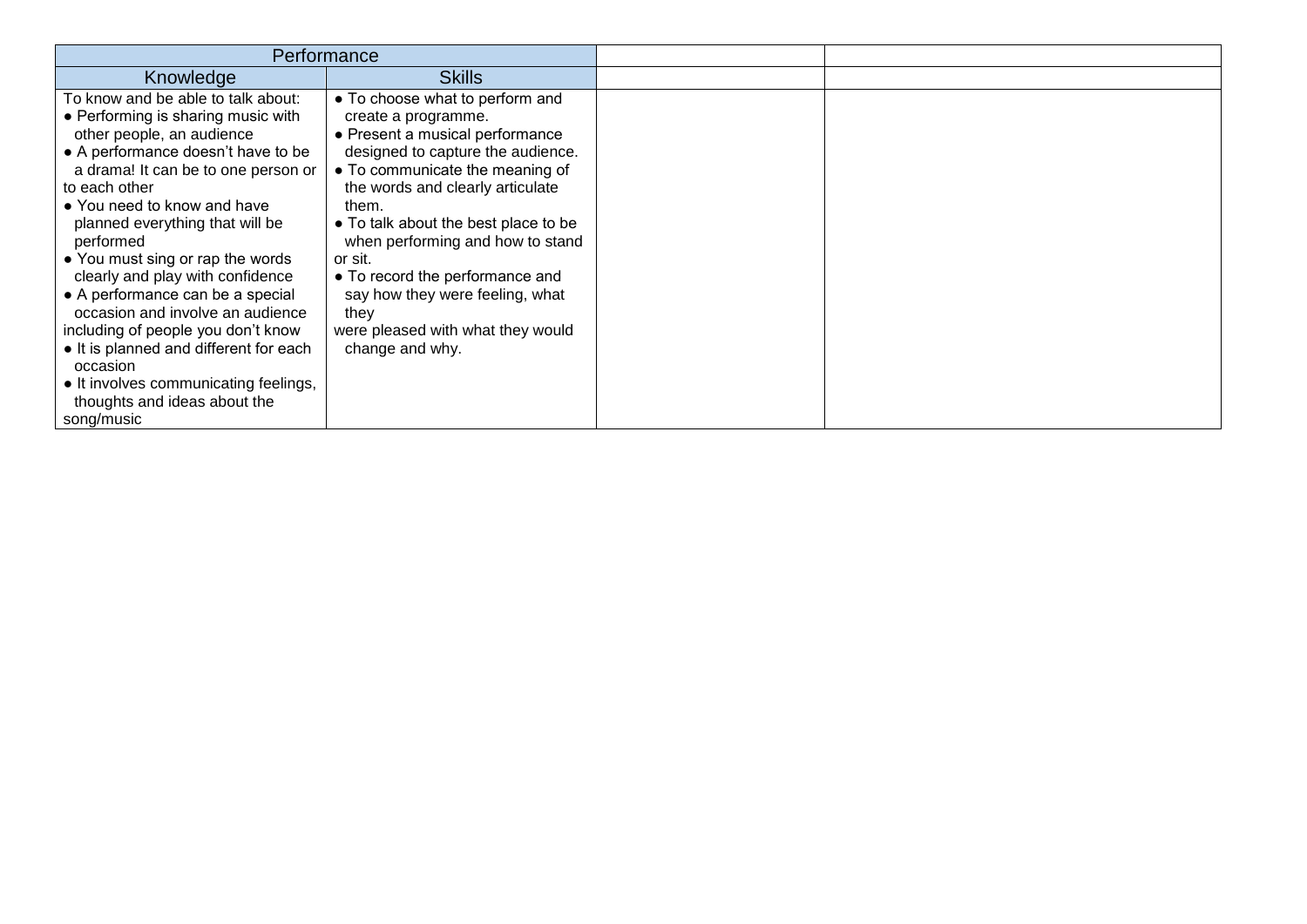|                                                                                                                                                                                                                                                                                                                                                                                                                                                                                                                                                                                                                                                                                                                                                                                                                             | Fresh Prince of Bel Air                                                                                                                                                                                                                                                                                                                                                                                                                                                                                                                      | Classroom Jazz 1                                                                                                                                                                                                                                                                                      | Livin on a Prayer                                                                                                                                                                                                                                                                                                                                                                                                                                                                                                                                                                                                                                                                                                                                                                                                                                                         |
|-----------------------------------------------------------------------------------------------------------------------------------------------------------------------------------------------------------------------------------------------------------------------------------------------------------------------------------------------------------------------------------------------------------------------------------------------------------------------------------------------------------------------------------------------------------------------------------------------------------------------------------------------------------------------------------------------------------------------------------------------------------------------------------------------------------------------------|----------------------------------------------------------------------------------------------------------------------------------------------------------------------------------------------------------------------------------------------------------------------------------------------------------------------------------------------------------------------------------------------------------------------------------------------------------------------------------------------------------------------------------------------|-------------------------------------------------------------------------------------------------------------------------------------------------------------------------------------------------------------------------------------------------------------------------------------------------------|---------------------------------------------------------------------------------------------------------------------------------------------------------------------------------------------------------------------------------------------------------------------------------------------------------------------------------------------------------------------------------------------------------------------------------------------------------------------------------------------------------------------------------------------------------------------------------------------------------------------------------------------------------------------------------------------------------------------------------------------------------------------------------------------------------------------------------------------------------------------------|
| Year <sub>5</sub>                                                                                                                                                                                                                                                                                                                                                                                                                                                                                                                                                                                                                                                                                                                                                                                                           | Old School Hip Hop                                                                                                                                                                                                                                                                                                                                                                                                                                                                                                                           | Jazz                                                                                                                                                                                                                                                                                                  | Rock                                                                                                                                                                                                                                                                                                                                                                                                                                                                                                                                                                                                                                                                                                                                                                                                                                                                      |
| <b>Listen and Appraise</b>                                                                                                                                                                                                                                                                                                                                                                                                                                                                                                                                                                                                                                                                                                                                                                                                  |                                                                                                                                                                                                                                                                                                                                                                                                                                                                                                                                              | Games                                                                                                                                                                                                                                                                                                 |                                                                                                                                                                                                                                                                                                                                                                                                                                                                                                                                                                                                                                                                                                                                                                                                                                                                           |
| Knowledge                                                                                                                                                                                                                                                                                                                                                                                                                                                                                                                                                                                                                                                                                                                                                                                                                   | <b>Skills</b>                                                                                                                                                                                                                                                                                                                                                                                                                                                                                                                                | Knowledge                                                                                                                                                                                                                                                                                             | <b>Skills</b>                                                                                                                                                                                                                                                                                                                                                                                                                                                                                                                                                                                                                                                                                                                                                                                                                                                             |
| To know five songs from memory,<br>who sang or wrote them, when<br>they<br>were written and, if possible, why?<br>• To know the style of the five songs<br>and to name other songs from the<br>Units in those styles.<br>• To choose two or three other<br>songs and be able to talk about:<br>○ Some of the style indicators of the<br>songs (musical<br>characteristics that give the songs<br>their style)<br>o The lyrics: what the songs are<br>about<br>o Any musical dimensions featured<br>in the songs and where they<br>are used (texture, dynamics, tempo,<br>rhythm and pitch)<br>o Identify the main sections of the<br>songs (intro, verse, chorus<br>etc.)<br>o Name some of the instruments<br>they heard in the songs<br>o The historical context of the songs.<br>What else was going on at<br>this time? | • To identify and move to the pulse<br>with ease.<br>• To think about the message of<br>songs.<br>• To compare two songs in the<br>same style, talking about what<br>stands<br>out musically in each of them, their<br>similarities and differences.<br>• Listen carefully and respectfully to<br>other people's thoughts about the<br>music.<br>• When you talk try to use musical<br>words.<br>• To talk about the musical<br>dimensions working together in the<br>Unit<br>songs.<br>• Talk about the music and how it<br>makes you feel. | Know and be able to talk<br>about:<br>· How pulse, rhythm, pitch,<br>tempo, dynamics, texture<br>and structure work<br>together and how they<br>connect in a song<br>• How to keep the internal<br>pulse<br>• Musical Leadership: creating<br>musical ideas for the group<br>to copy or<br>respond to | Using the Warm up Games tracks provided, complete<br>the Bronze, Silver and<br>Gold Challenges. Children will complete the following<br>in relation to the main<br>song, using three notes:<br>• Bronze Challenge<br>o Find the pulse<br>o Copy back rhythms based on the words of the main<br>song, that<br>include syncopation/off beat<br>o Copy back one-note riffs using simple and<br>syncopated rhythm<br>patterns<br>• Silver Challenge<br>o Find the pulse<br>o Lead the class by inventing rhythms for others to<br>copy back<br>○ Copy back two-note riffs by ear and with notation<br>o Question and answer using two different notes<br>• Gold Challenge<br>o Find the pulse<br>○ Lead the class by inventing rhythms for them to copy<br>back<br>○ Copy back three-note riffs by ear and with notation<br>o Question and answer using three different notes |
| Singing                                                                                                                                                                                                                                                                                                                                                                                                                                                                                                                                                                                                                                                                                                                                                                                                                     |                                                                                                                                                                                                                                                                                                                                                                                                                                                                                                                                              |                                                                                                                                                                                                                                                                                                       | Playing                                                                                                                                                                                                                                                                                                                                                                                                                                                                                                                                                                                                                                                                                                                                                                                                                                                                   |
| Knowledge<br>• To know and confidently sing five<br>songs and their parts from<br>memory,<br>and to sing them with a strong<br>internal pulse.                                                                                                                                                                                                                                                                                                                                                                                                                                                                                                                                                                                                                                                                              | <b>Skills</b><br>• To sing in unison and to sing<br>backing vocals. To enjoy exploring<br>singing solo.<br>To listen to the group when singing.<br>• To demonstrate a good singing                                                                                                                                                                                                                                                                                                                                                           | Knowledge<br>To know and be able to talk<br>about:<br>• Different ways of writing<br>music down - e.g. staff<br>notation, symbols                                                                                                                                                                     | <b>Skills</b><br>• Play a musical instrument with the correct technique<br>within the context<br>of the Unit song.<br>• Select and learn an instrumental part that matches<br>their musical                                                                                                                                                                                                                                                                                                                                                                                                                                                                                                                                                                                                                                                                               |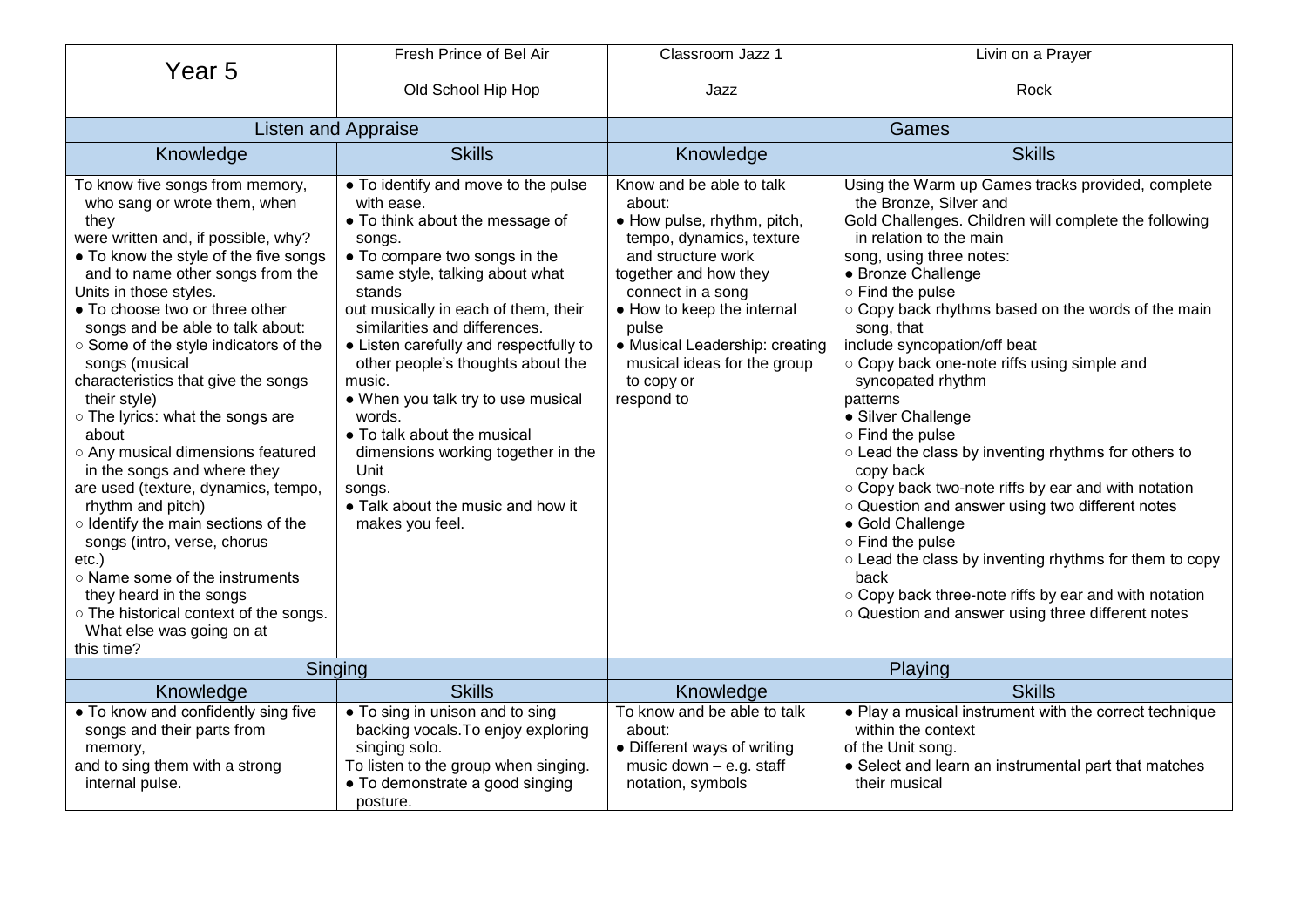| • To choose a song and be able to<br>talk about:<br>o Its main features<br>o Singing in unison, the solo, lead<br>vocal, backing vocals or<br>rapping<br>o To know what the song is about<br>and the meaning of the lyrics<br>o To know and explain the<br>importance of warming up your<br>voice                                                                                                                                                                                                                                                                                                                                              | • To follow a leader when singing.<br>• To experience rapping and solo<br>singing.<br>• To listen to each other and be<br>aware of how you fit into the group.<br>• To sing with awareness of being<br>'in tune'.                                                                                                                                                                                                                                                                                                                                                                                                                                                                                                                                                                                                                                                                                                      | $\bullet$ The notes C, D, E, F, G, A,<br>$B + C$ on the treble stave<br>• The instruments they might<br>play or be played in a band<br>or orchestra or<br>by their friends                                                                                                                                                                                                                                                                | challenge, using one of the differentiated parts - a<br>one-note, simple or<br>medium part or the melody of the song from memory<br>or using<br>notation.<br>• To rehearse and perform their part within the context<br>of the Unit song.<br>• To listen to and follow musical instructions from a<br>leader.<br>• To lead a rehearsal session.                                                                                                                                                                                             |
|------------------------------------------------------------------------------------------------------------------------------------------------------------------------------------------------------------------------------------------------------------------------------------------------------------------------------------------------------------------------------------------------------------------------------------------------------------------------------------------------------------------------------------------------------------------------------------------------------------------------------------------------|------------------------------------------------------------------------------------------------------------------------------------------------------------------------------------------------------------------------------------------------------------------------------------------------------------------------------------------------------------------------------------------------------------------------------------------------------------------------------------------------------------------------------------------------------------------------------------------------------------------------------------------------------------------------------------------------------------------------------------------------------------------------------------------------------------------------------------------------------------------------------------------------------------------------|-------------------------------------------------------------------------------------------------------------------------------------------------------------------------------------------------------------------------------------------------------------------------------------------------------------------------------------------------------------------------------------------------------------------------------------------|---------------------------------------------------------------------------------------------------------------------------------------------------------------------------------------------------------------------------------------------------------------------------------------------------------------------------------------------------------------------------------------------------------------------------------------------------------------------------------------------------------------------------------------------|
|                                                                                                                                                                                                                                                                                                                                                                                                                                                                                                                                                                                                                                                | Improvisation                                                                                                                                                                                                                                                                                                                                                                                                                                                                                                                                                                                                                                                                                                                                                                                                                                                                                                          |                                                                                                                                                                                                                                                                                                                                                                                                                                           | Composition                                                                                                                                                                                                                                                                                                                                                                                                                                                                                                                                 |
| Knowledge<br>To know and be able to talk about<br>improvisation:<br>• Improvisation is making up your<br>own tunes on the spot<br>• When someone improvises, they<br>make up their own tune that has<br>never been heard before. It is not<br>written down and belongs to them.<br>• To know that using one or two<br>notes confidently is better than<br>using<br>five<br>• To know that if you improvise<br>using the notes you are given, you<br>cannot make a mistake<br>• To know that you can use some of<br>the riffs you have heard in the<br>Challenges in your improvisations<br>• To know three well-known<br>improvising musicians | <b>Skills</b><br>Improvise using instruments in the<br>context of a song to be performed.<br>Use the<br>improvisation tracks provided and<br>improvise using the Bronze, Silver<br>or Gold<br>Challenges.<br>1. Play and Copy Back<br>○ Bronze - Copy back using<br>instruments. Use one note.<br>○ Silver - Copy back using<br>instruments. Use the two notes.<br>$\circ$ Gold – Copy back using<br>instruments. Use the three notes.<br>2. Play and Improvise You will be<br>using up to three notes:<br>○ Bronze – Question and Answer<br>using instruments. Use one<br>note in your answer.<br>$\circ$ Silver – Question and Answer<br>using instruments. Use two<br>notes in your answer. Always start<br>on a G.<br>o Gold - Question and Answer using<br>instruments. Use three<br>notes in your answer. Always start<br>on a G.<br>3. Improvisation! You will be using<br>up to three notes. The notes will be | Knowledge<br>To know and be able to talk<br>about:<br>• A composition: music that is<br>created by you and kept in<br>some way. It's<br>like writing a story. It can be<br>played or performed again to<br>your<br>friends.<br>• A composition has pulse,<br>rhythm and pitch that work<br>together and are<br>shaped by tempo, dynamics,<br>texture and structure<br>• Notation: recognise the<br>connection between sound<br>and symbol | <b>Skills</b><br>• Create simple melodies using up to five different<br>notes and simple<br>rhythms that work musically with the style of the Unit<br>song.<br>• Explain the keynote or home note and the structure<br>of the melody.<br>• Listen to and reflect upon the developing<br>composition and make<br>musical decisions about how the melody connects with<br>the song.<br>• Record the composition in any way appropriate that<br>recognises the<br>connection between sound and symbol (e.g.<br>graphic/pictorial<br>notation). |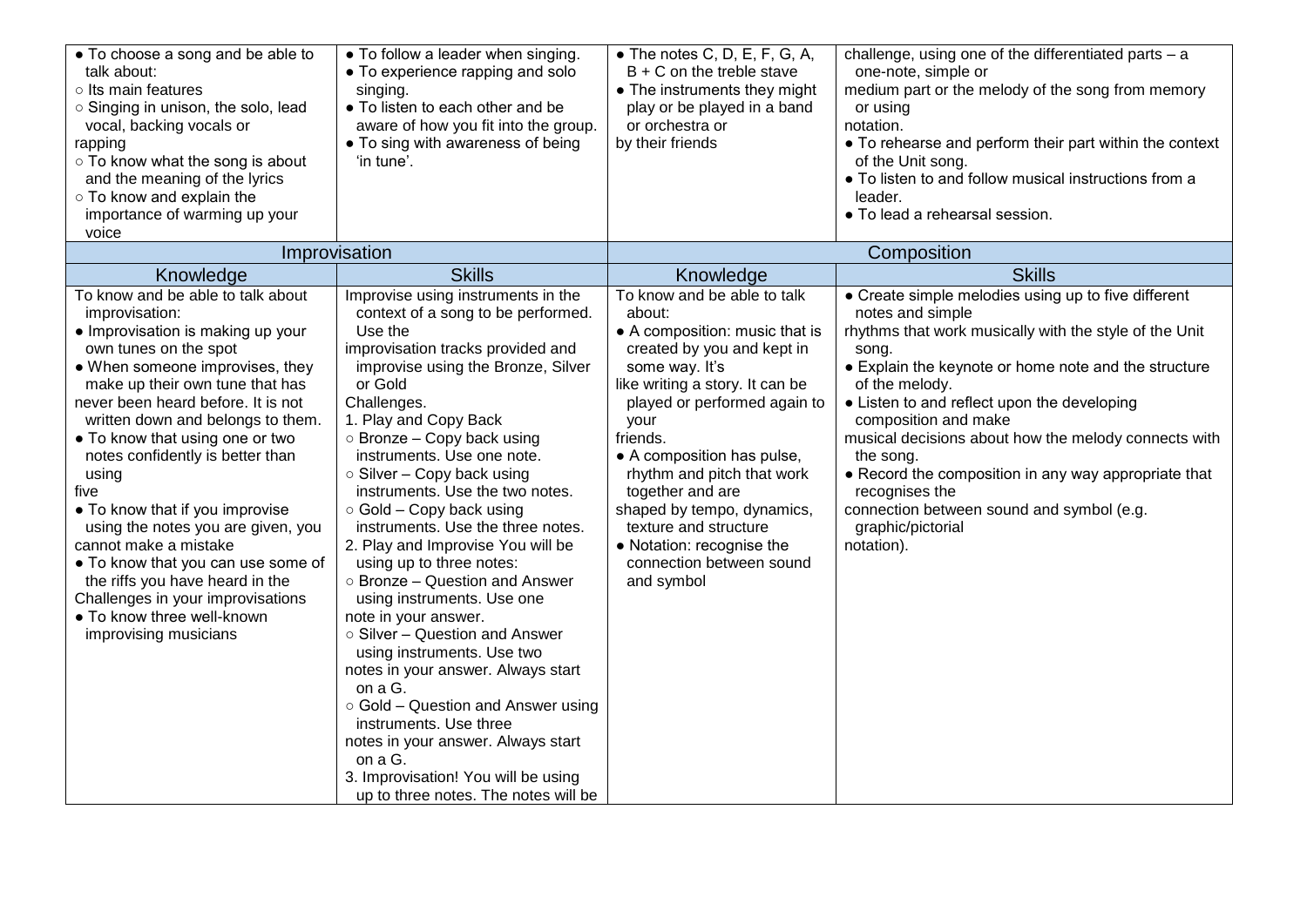|                                                                                                                                                                                                                                                                                                                                                                                                                                                                                                                                                                                                                           | provided on-screen and in the<br>lesson plan:<br>$\circ$ Bronze – Improvise using one<br>note.<br>o Silver - Improvise using two notes.<br>$\circ$ Gold – Improvise using three                                                                                                                                                                                                                        |  |
|---------------------------------------------------------------------------------------------------------------------------------------------------------------------------------------------------------------------------------------------------------------------------------------------------------------------------------------------------------------------------------------------------------------------------------------------------------------------------------------------------------------------------------------------------------------------------------------------------------------------------|--------------------------------------------------------------------------------------------------------------------------------------------------------------------------------------------------------------------------------------------------------------------------------------------------------------------------------------------------------------------------------------------------------|--|
|                                                                                                                                                                                                                                                                                                                                                                                                                                                                                                                                                                                                                           | notes.<br>Performance                                                                                                                                                                                                                                                                                                                                                                                  |  |
| Knowledge                                                                                                                                                                                                                                                                                                                                                                                                                                                                                                                                                                                                                 | <b>Skills</b>                                                                                                                                                                                                                                                                                                                                                                                          |  |
| o know and be able to talk about:<br>• Performing is sharing music with<br>other people, an audience<br>• A performance doesn't have to be<br>a drama! It can be to one person or<br>to each other<br>• Everything that will be performed<br>must be planned and learned<br>• You must sing or rap the words<br>clearly and play with confidence<br>• A performance can be a special<br>occasion and involve an audience<br>including of people you don't know<br>• It is planned and different for each<br>occasion<br>• A performance involves<br>communicating ideas, thoughts<br>and feelings<br>about the song/music | • To choose what to perform and<br>create a programme.<br>• To communicate the meaning of<br>the words and clearly articulate<br>them.<br>• To talk about the venue and how<br>to use it to best effect.<br>• To record the performance and<br>compare it to a previous<br>performance.<br>• To discuss and talk musically<br>about it – "What went well?" and "It<br>would have been even better if?" |  |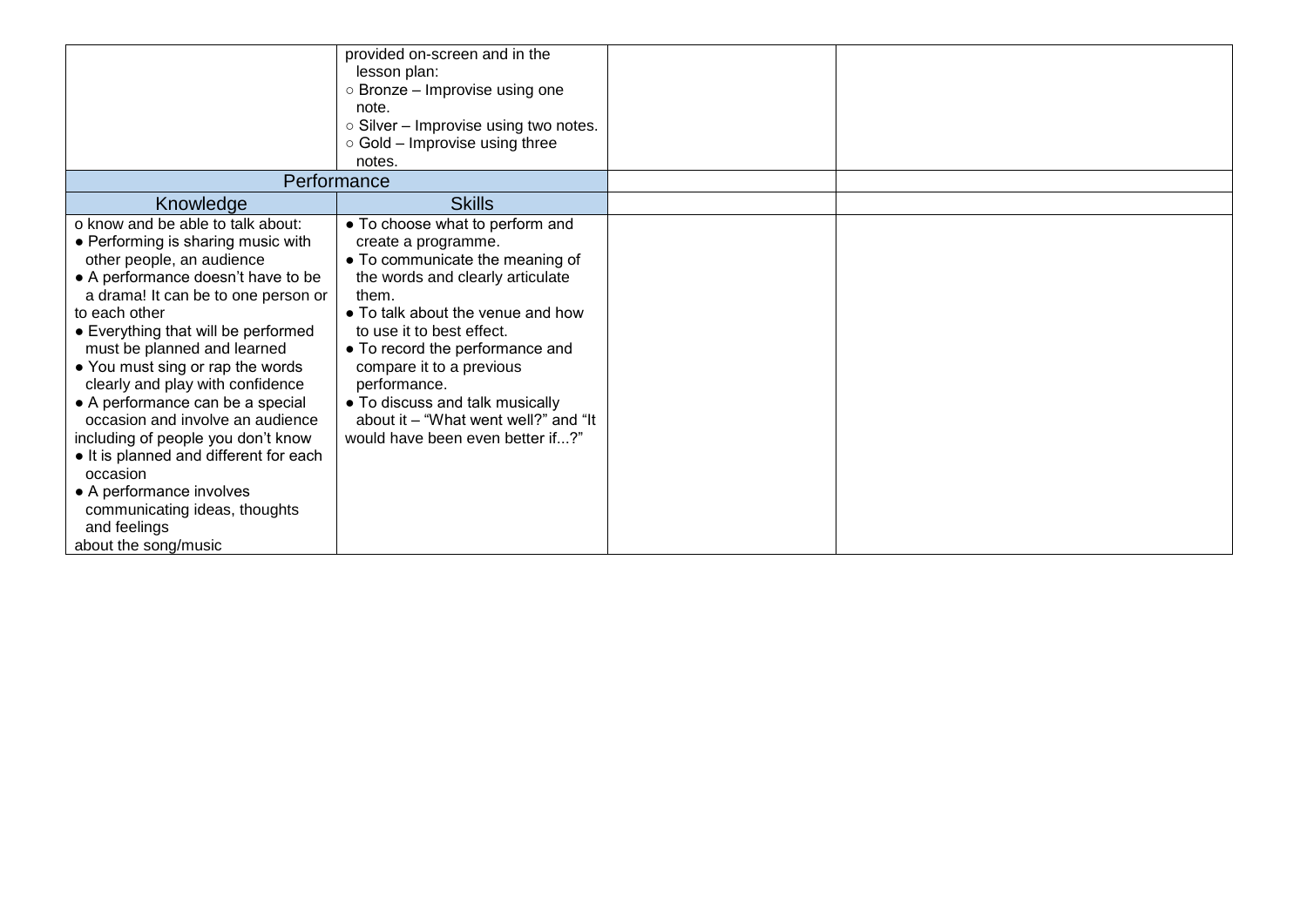|                                                                                                                                                                                                                                                                                                                                                                                                                                                                                                                                                                                                                                                                                                                                                                                                                                                                                                       | <b>Happy</b>                                                                                                                                                                                                                                                                                                                                                                                                                                                                                                                                                                                          | <b>Classroom Jazz 2</b>                                                                                                                                                                                                                                                                          | You've got a friend in me                                                                                                                                                                                                                                                                                                                                                                                                                                                                                                                                                                                                                                                                                                                                                                                                                                                 |
|-------------------------------------------------------------------------------------------------------------------------------------------------------------------------------------------------------------------------------------------------------------------------------------------------------------------------------------------------------------------------------------------------------------------------------------------------------------------------------------------------------------------------------------------------------------------------------------------------------------------------------------------------------------------------------------------------------------------------------------------------------------------------------------------------------------------------------------------------------------------------------------------------------|-------------------------------------------------------------------------------------------------------------------------------------------------------------------------------------------------------------------------------------------------------------------------------------------------------------------------------------------------------------------------------------------------------------------------------------------------------------------------------------------------------------------------------------------------------------------------------------------------------|--------------------------------------------------------------------------------------------------------------------------------------------------------------------------------------------------------------------------------------------------------------------------------------------------|---------------------------------------------------------------------------------------------------------------------------------------------------------------------------------------------------------------------------------------------------------------------------------------------------------------------------------------------------------------------------------------------------------------------------------------------------------------------------------------------------------------------------------------------------------------------------------------------------------------------------------------------------------------------------------------------------------------------------------------------------------------------------------------------------------------------------------------------------------------------------|
| Year <sub>6</sub>                                                                                                                                                                                                                                                                                                                                                                                                                                                                                                                                                                                                                                                                                                                                                                                                                                                                                     | Pop / Neo Soul                                                                                                                                                                                                                                                                                                                                                                                                                                                                                                                                                                                        | Jazz                                                                                                                                                                                                                                                                                             | 70s Ballad / Pop                                                                                                                                                                                                                                                                                                                                                                                                                                                                                                                                                                                                                                                                                                                                                                                                                                                          |
|                                                                                                                                                                                                                                                                                                                                                                                                                                                                                                                                                                                                                                                                                                                                                                                                                                                                                                       |                                                                                                                                                                                                                                                                                                                                                                                                                                                                                                                                                                                                       |                                                                                                                                                                                                                                                                                                  |                                                                                                                                                                                                                                                                                                                                                                                                                                                                                                                                                                                                                                                                                                                                                                                                                                                                           |
| <b>Listen and Appraise</b>                                                                                                                                                                                                                                                                                                                                                                                                                                                                                                                                                                                                                                                                                                                                                                                                                                                                            |                                                                                                                                                                                                                                                                                                                                                                                                                                                                                                                                                                                                       |                                                                                                                                                                                                                                                                                                  | Games                                                                                                                                                                                                                                                                                                                                                                                                                                                                                                                                                                                                                                                                                                                                                                                                                                                                     |
| Knowledge                                                                                                                                                                                                                                                                                                                                                                                                                                                                                                                                                                                                                                                                                                                                                                                                                                                                                             | <b>Skills</b>                                                                                                                                                                                                                                                                                                                                                                                                                                                                                                                                                                                         | Knowledge                                                                                                                                                                                                                                                                                        | <b>Skills</b>                                                                                                                                                                                                                                                                                                                                                                                                                                                                                                                                                                                                                                                                                                                                                                                                                                                             |
| • To know five songs from memory,<br>who sang or wrote them, when<br>they<br>were written and why?<br>• To know the style of the songs and<br>to name other songs from the<br>Units in those styles.<br>• To choose three or four other<br>songs and be able to talk about:<br>o The style indicators of the songs<br>(musical characteristics that<br>give the songs their style)<br>o The lyrics: what the songs are<br>about<br>o Any musical dimensions featured<br>in the songs and where they<br>are used (texture, dynamics, tempo,<br>rhythm, pitch and timbre)<br>o Identify the structure of the songs<br>(intro, verse, chorus etc.)<br>○ Name some of the instruments<br>used in the songs<br>○ The historical context of the songs.<br>What else was going on at<br>this time, musically and historically?<br>○ Know and talk about that fact that<br>we each have a musical<br>identity | • To identify and move to the pulse<br>with ease.<br>• To think about the message of<br>songs.<br>• To compare two songs in the<br>same style, talking about what<br>stands<br>out musically in each of them, their<br>similarities and differences.<br>• Listen carefully and respectfully to<br>other people's thoughts about the<br>music.<br>• Use musical words when talking<br>about the songs.<br>• To talk about the musical<br>dimensions working together in the<br>Unit<br>songs.<br>• Talk about the music and how it<br>makes you feel, using musical<br>language to describe the music. | Know and be able to talk<br>about:<br>• How pulse, rhythm, pitch,<br>tempo, dynamics, texture<br>and structure<br>work together to create a song<br>or music<br>• How to keep the internal<br>pulse<br>• Musical Leadership: creating<br>musical ideas for the group<br>to copy or<br>respond to | Using the Warm up Games tracks provided, complete<br>the Bronze, Silver and<br>Gold Challenges. Children will complete the following<br>in relation to the main<br>song, using three notes:<br>• Bronze Challenge<br>○ Find the pulse<br>○ Copy back rhythms based on the words of the main<br>song, that<br>include syncopation/off beat<br>o Copy back one-note riffs using simple and<br>syncopated rhythm<br>patterns<br>• Silver Challenge<br>○ Find the pulse<br>o Lead the class by inventing rhythms for others to<br>copy back<br>○ Copy back two-note riffs by ear and with notation<br>o Question and answer using two different notes<br>• Gold Challenge<br>• Find the pulse<br>• Lead the class by inventing rhythms for them to copy<br>back<br>• Copy back three-note riffs by ear and with notation<br>• Question and answer using three different notes |
|                                                                                                                                                                                                                                                                                                                                                                                                                                                                                                                                                                                                                                                                                                                                                                                                                                                                                                       | Singing                                                                                                                                                                                                                                                                                                                                                                                                                                                                                                                                                                                               |                                                                                                                                                                                                                                                                                                  | Playing                                                                                                                                                                                                                                                                                                                                                                                                                                                                                                                                                                                                                                                                                                                                                                                                                                                                   |
| Knowledge                                                                                                                                                                                                                                                                                                                                                                                                                                                                                                                                                                                                                                                                                                                                                                                                                                                                                             | <b>Skills</b>                                                                                                                                                                                                                                                                                                                                                                                                                                                                                                                                                                                         | Knowledge                                                                                                                                                                                                                                                                                        | <b>Skills</b>                                                                                                                                                                                                                                                                                                                                                                                                                                                                                                                                                                                                                                                                                                                                                                                                                                                             |
| • To know and confidently sing five<br>songs and their parts from<br>memory,                                                                                                                                                                                                                                                                                                                                                                                                                                                                                                                                                                                                                                                                                                                                                                                                                          | • To sing in unison and to sing<br>backing vocals.                                                                                                                                                                                                                                                                                                                                                                                                                                                                                                                                                    | To know and be able to talk<br>about:                                                                                                                                                                                                                                                            | • Play a musical instrument with the correct technique<br>within the<br>context of the Unit song.                                                                                                                                                                                                                                                                                                                                                                                                                                                                                                                                                                                                                                                                                                                                                                         |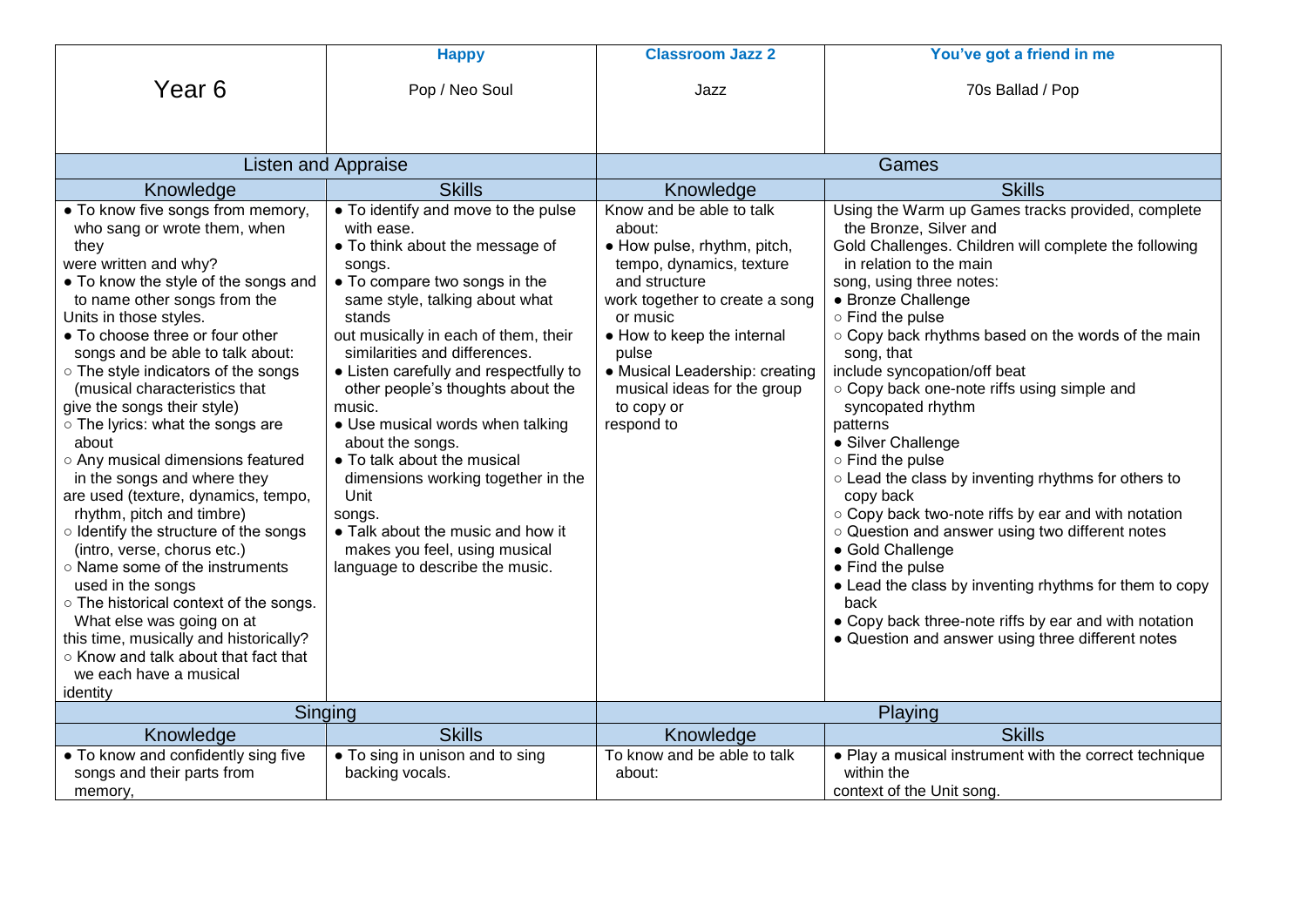| and to sing them with a strong<br>internal pulse.<br>• To know about the style of the<br>songs so you can represent the<br>feeling<br>and context to your audience<br>• To choose a song and be able to<br>talk about:<br>o Its main features<br>○ Singing in unison, the solo, lead<br>vocal, backing vocals or<br>rapping<br>○ To know what the song is about<br>and the meaning of the lyrics<br>o To know and explain the<br>importance of warming up your<br>voice                                                                                                                                                                                | • To demonstrate a good singing<br>posture.<br>• To follow a leader when singing.<br>• To experience rapping and solo<br>singing.<br>• To listen to each other and be<br>aware of how you fit into the group.<br>• To sing with awareness of being<br>'in tune'.                                                                                                                                                                                                                                                                                                                                                                                                                                            | • Different ways of writing<br>music down $-$ e.g. staff<br>notation, symbols<br>$\bullet$ The notes C, D, E, F, G, A,<br>$B + C$ on the treble stave<br>• The instruments they might<br>play or be played in a band<br>or orchestra<br>or by their friends                                                                                                                                                                  | • Select and learn an instrumental part that matches<br>their musical<br>challenge, using one of the differentiated parts - a<br>one-note, simple<br>or medium part or the melody of the song from<br>memory or using<br>notation.<br>• To rehearse and perform their part within the context<br>of the Unit song.<br>. To listen to and follow musical instructions from a<br>leader.<br>· To lead a rehearsal session.                                                                                                   |
|--------------------------------------------------------------------------------------------------------------------------------------------------------------------------------------------------------------------------------------------------------------------------------------------------------------------------------------------------------------------------------------------------------------------------------------------------------------------------------------------------------------------------------------------------------------------------------------------------------------------------------------------------------|-------------------------------------------------------------------------------------------------------------------------------------------------------------------------------------------------------------------------------------------------------------------------------------------------------------------------------------------------------------------------------------------------------------------------------------------------------------------------------------------------------------------------------------------------------------------------------------------------------------------------------------------------------------------------------------------------------------|------------------------------------------------------------------------------------------------------------------------------------------------------------------------------------------------------------------------------------------------------------------------------------------------------------------------------------------------------------------------------------------------------------------------------|----------------------------------------------------------------------------------------------------------------------------------------------------------------------------------------------------------------------------------------------------------------------------------------------------------------------------------------------------------------------------------------------------------------------------------------------------------------------------------------------------------------------------|
|                                                                                                                                                                                                                                                                                                                                                                                                                                                                                                                                                                                                                                                        | Improvisation                                                                                                                                                                                                                                                                                                                                                                                                                                                                                                                                                                                                                                                                                               | Composition                                                                                                                                                                                                                                                                                                                                                                                                                  |                                                                                                                                                                                                                                                                                                                                                                                                                                                                                                                            |
| Knowledge                                                                                                                                                                                                                                                                                                                                                                                                                                                                                                                                                                                                                                              | <b>Skills</b>                                                                                                                                                                                                                                                                                                                                                                                                                                                                                                                                                                                                                                                                                               | Knowledge                                                                                                                                                                                                                                                                                                                                                                                                                    | <b>Skills</b>                                                                                                                                                                                                                                                                                                                                                                                                                                                                                                              |
| To know and be able to talk about<br>improvisation:<br>• Improvisation is making up your<br>own tunes on the spot<br>• When someone improvises, they<br>make up their own tune that has<br>never been heard before. It is not<br>written down and belongs to them.<br>• To know that using one, two or<br>three notes confidently is better<br>than<br>using five<br>• To know that if you improvise<br>using the notes you are given, you<br>cannot make a mistake<br>• To know that you can use some of<br>the riffs and licks you have learnt<br>in the Challenges in your<br>improvisations<br>• To know three well-known<br>improvising musicians | Improvise using instruments in the<br>context of a song to be performed.<br>Use the<br>improvisation tracks provided and<br>improvise using the Bronze, Silver<br>or Gold<br>Challenges.<br>1. Play and Copy Back<br>$\circ$ Bronze – Copy back using<br>instruments. Use one note.<br>$\circ$ Silver - Copy back using<br>instruments. Use the two notes.<br>$\circ$ Gold – Copy back using<br>instruments. Use the three notes.<br>2. Play and Improvise You will be<br>using up to three notes:<br>○ Bronze – Question and Answer<br>using instruments. Use one<br>note in your answer.<br>○ Silver – Question and Answer<br>using instruments. Use two<br>notes in your answer. Always start<br>on a G. | To know and be able to talk<br>about:<br>• A composition: music that is<br>created by you and kept in<br>some way.<br>It's like writing a story. It can<br>be played or performed<br>again to your<br>friends.<br>• A composition has pulse,<br>rhythm and pitch that work<br>together and are<br>shaped by tempo, dynamics,<br>texture and structure<br>• Notation: recognise the<br>connection between sound<br>and symbol | • Create simple melodies using up to five different<br>notes and simple<br>rhythms that work musically with the style of the Unit<br>song.<br>• Explain the keynote or home note and the structure<br>of the melody.<br>• Listen to and reflect upon the developing<br>composition and make<br>musical decisions about how the melody connects with<br>the song.<br>• Record the composition in any way appropriate that<br>recognises the<br>connection between sound and symbol (e.g.<br>graphic/pictorial<br>notation). |